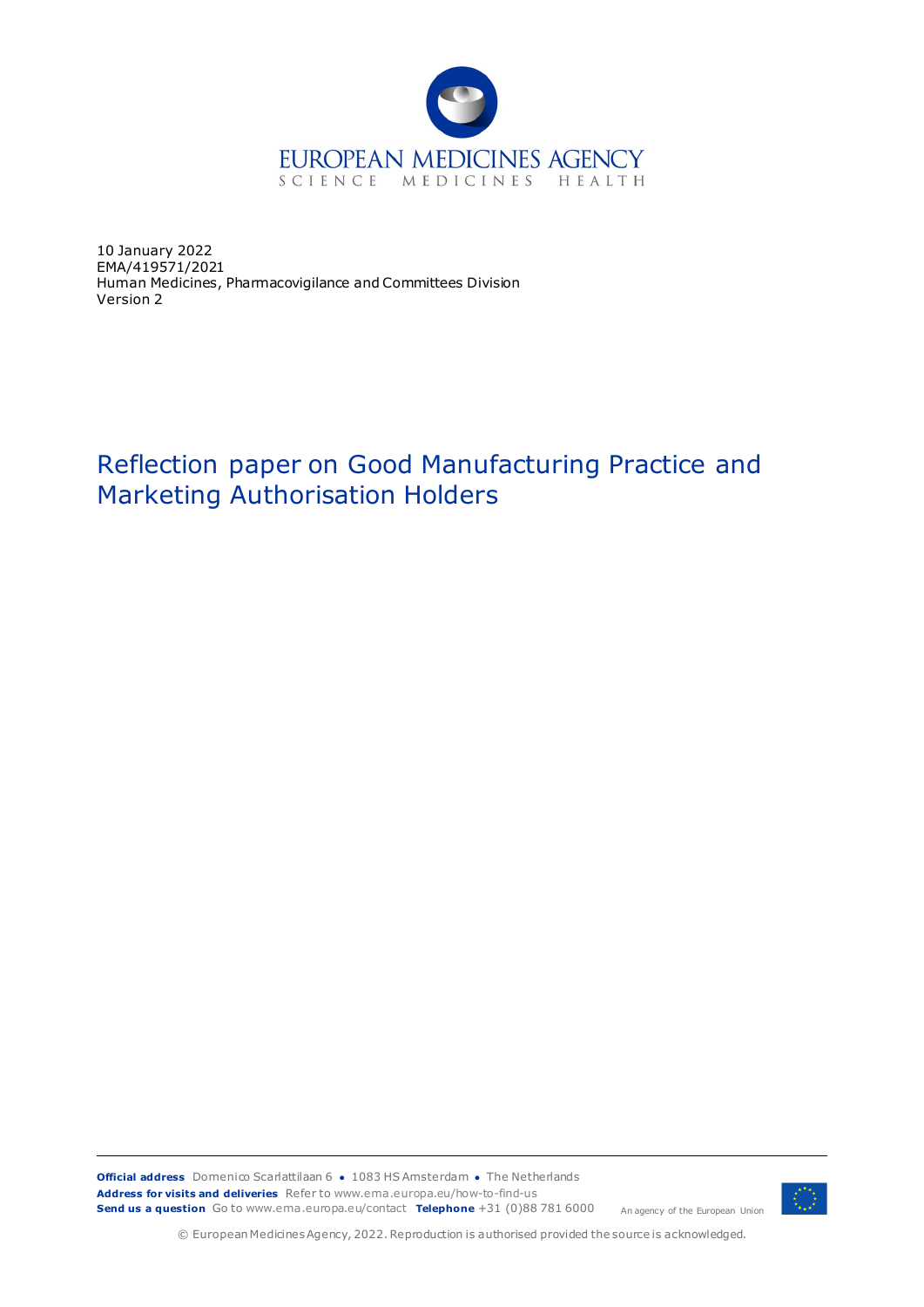# **Table of contents**

| 3. How this Reflection Paper sets out the various MAH Responsibilities5                                                                             |  |
|-----------------------------------------------------------------------------------------------------------------------------------------------------|--|
| 4. The role of the MAH in Facilitating Compliance with GMP and the                                                                                  |  |
|                                                                                                                                                     |  |
|                                                                                                                                                     |  |
| 5.3. Communication with Manufacturing Sites and Competent Authorities<br>(e.g. MA Dossier Information, Variations, Regulatory Commitments, etc.) 12 |  |
|                                                                                                                                                     |  |
| 5.5. Quality Defects, Complaints and Product Recalls 18                                                                                             |  |
|                                                                                                                                                     |  |
|                                                                                                                                                     |  |
| 6. Falsified Medicines Directive (FMD)-related Responsibilities23                                                                                   |  |
|                                                                                                                                                     |  |
|                                                                                                                                                     |  |
|                                                                                                                                                     |  |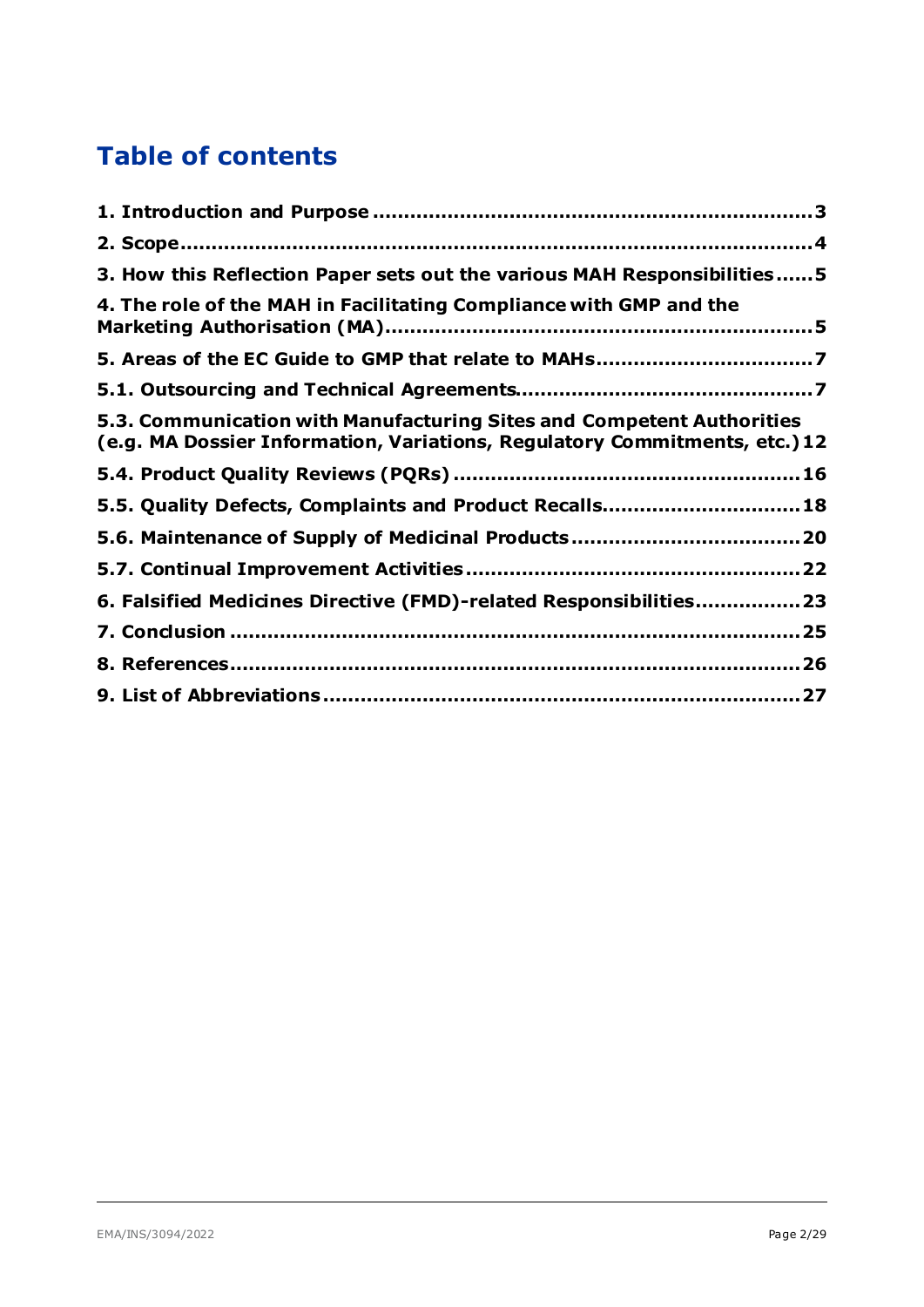## <span id="page-2-0"></span>**1. Introduction and Purpose**

This Reflection Paper is focussed on the GMP-related responsibilities that apply to Marketing Authorisation Holder (MAH) companies. While it is recognised that many MAH companies are not directly engaged in the manufacture of medicinal products themselves, the current European Commission (EC) Guide to GMP (hereafter referred to as the 'GMP Guide') refers, in several places, to MAHs and their responsibilities in relation to GMP.

In general, these responsibilities range from responsibilities that relate to outsourcing and technical agreements, to ones that require the MAH to perform certain specific tasks (e.g. evaluating the results of product quality reviews, agreeing irradiation cycles with manufacturers, etc.). These responsibilities are spread over the various chapters and annexes of the GMP Guide, and are quite numerous.

This Reflection Paper seeks to provide clarity as to what the various responsibilities are and what they mean for MAHs at a practical level. In addition to the MAH responsibilities in the GMP Guide, this paper also addresses the various legislative provisions (i.e. in European Directives, Regulations and in other guidelines) which relate to GMP and which concern MAHs. Some of the responsibilities stated in the legislation (e.g. in Directive 2001/83/EC and Regulation (EU) 2019/6) and in applicable guidelines are written in a way that they apply to marketing authorisation applicants, and they are included in this Reflection Paper because those provisions also convey responsibilities upon marketing authorisation holders in the post-authorisation phase.

It should be noted that, as indicated in Annex 16 of the GMP Guide, the ultimate responsibility for the performance of a medicinal product over its lifetime, its safety, quality and efficacy, lies with the MAH. (This does not alter the fact that, also as per Annex 16, the Qualified Person (QP) is responsible for ensuring that each individual batch has been manufactured and checked in compliance with laws in force in the Member State where certification takes place, in accordance with the requirements of the marketing authorisation (MA) and with Good Manufacturing Practice (GMP).) It is also important to note that, while certain activities of an MAH may be delegated to a manufacturer or other party, the MAH retains the responsibilities which are outlined in this paper. The GMP guide also does not provide for *reduced* MAH responsibilities (or for the *delegation* of responsibilities) in situations where the MAH and the manufacturer belong to the same overall group of companies but where the two companies are different legal entities. There is no difference in the responsibilities that apply to the MAH in this situation relative to when the MAH and the manufacturer are from separate and unrelated companies.

It is acknowledged that many MAHs are part of large and complex global organisations which operate shared Pharmaceutical Quality Systems. While tasks pertaining to the MAH responsibilities outlined in this paper may be delegated to other groups or entities within the global organisation, the actual responsibilities of the MAH may not be delegated.

While relevant activities pertaining to the GMP-related responsibilities held by MAHs may be delegated by the MAH to its representative (if there is one) in a member state, none of the responsibilities may be delegated to that person. (Note: The representative of the MAH, commonly known as the local representative, is the person designated by the MAH to represent him in the Member State concerned. (Ref. Part 18a of Article 1 in Directive 2001/83/EC and Article 58 (1) in Regulation (EU) 2019/6).

It is recognised that, while MAHs have a significant role in facilitating GMP and MA compliance, their responsibilities in this area can, in some cases, be difficult to comprehend when reading the GMP Guide or the applicable legislation. Notwithstanding this, such responsibilities are there and may be inferred. This Reflection Paper seeks to provide clarity on these.

In relation to maintaining the supply of medicinal products, the EU medicines legislation, as well as the GMP Guide, place obligations upon the MAH that relate to the supply of its medicinal products and to the maintenance of such supply. This relates to the avoidance of medicines shortages for patients and animals. It is considered that MAHs should also comply with any national requirements that may exist within the EEA in relation to maintaining product supply.

All of the references currently in the GMP Guide (as of April 2019) that relate to MAH responsibilities are discussed in this Reflection Paper. This paper, however, should not be taken to provide an exhaustive list of those references on an ongoing basis. Rather, it sets out the general GMP-related responsibilities and activities of the MAH, and it presents them under a number of different *themes*.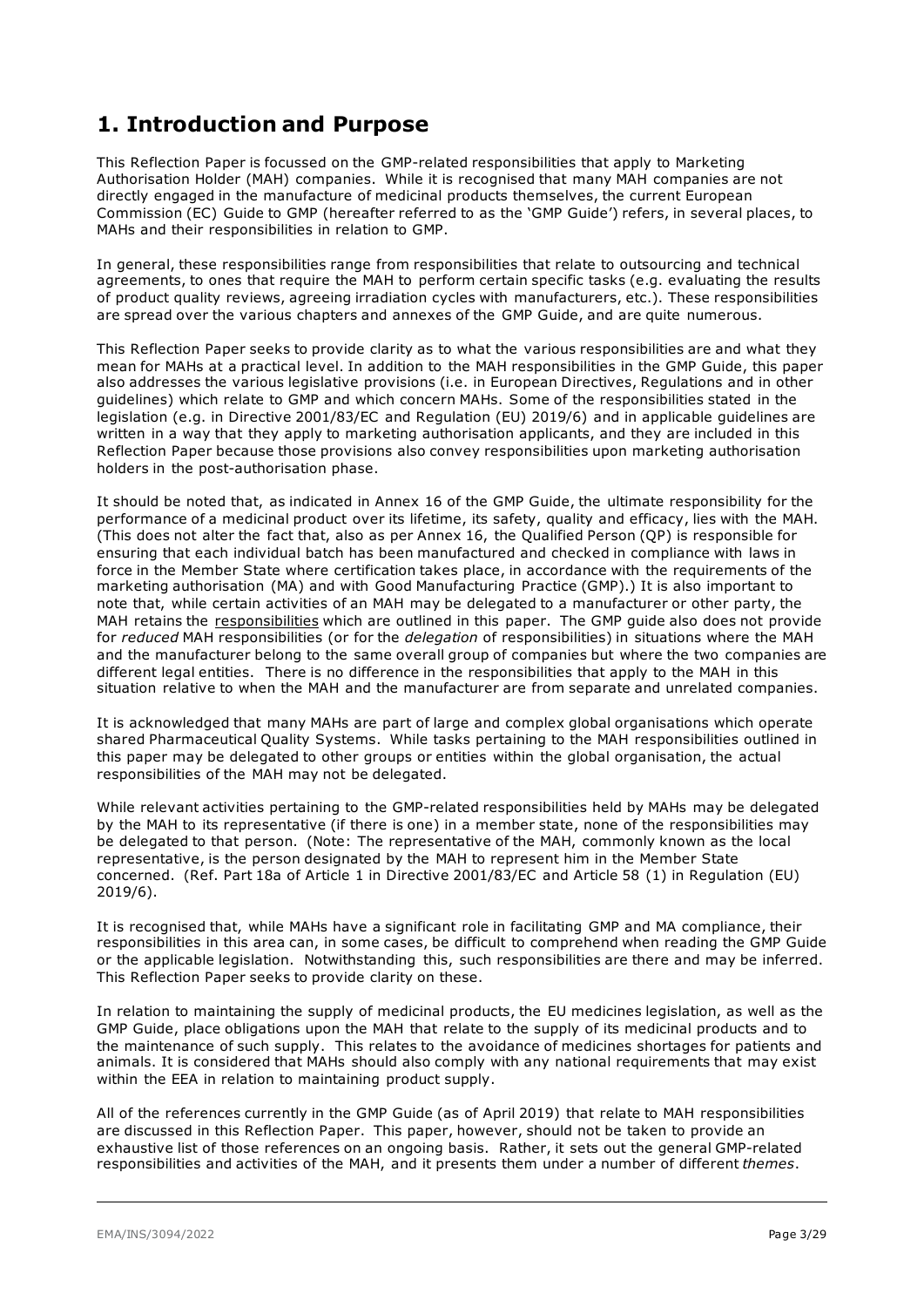These themes are outlined below in Section 5. MAH companies should have a system in place to ensure that they remain up-to-date with current GMP requirements and updates thereafter.

Where possible, the text within each theme provides an explanation of what the various responsibilities may mean at a practical level for MAHs; guidance is also given on what is expected of an MAH when fulfilling that responsibility. It should be noted, however, that this Reflection Paper does not provide guidance on 'how' the various responsibilities might be fulfilled.

Article 111 of Directive 2001/83/EC and Article 123 (1c) Regulation (EU) 2019/6 give powers to member state authorities to inspect the premises of MAH companies; this includes situations in which there are grounds for suspecting non-compliance with the legal requirements laid down in the Directives and Regulations, including with the principles and guidelines of GMP. When such inspections are carried out, this Reflection Paper may serve as useful guidance for the competent authorities performing the inspections.

## <span id="page-3-0"></span>**2. Scope**

The Reflection Paper concerns the responsibilities and activities of MAHs with respect to the European Commission's Guide to GMP (Parts I, II, and its relevant Annexes) for medicines for human and veterinary use. It also covers the responsibilities of MAHs and Sponsors (where the Sponsor is different from the MAH) with regard to the handling of quality defects with investigational medicinal products.

The scope also extends to certain legislative provisions that have relevance to GMP, such as those stated in the GMP Directives 2003/94/EC and 91/412/EC (as amended), as well as relevant articles in Directive 2001/83/EC and Regulation (EU) 2019/6.

When referring to manufacturers and manufacturing sites, the Reflection Paper is referring to any site engaged in manufacturing and related activities (e.g. contract analysis) that are subject to EU GMP requirements. This includes holders of manufacturing and importation authorisations, as well as contract testing facilities e.g. performing batch release testing or ongoing stability testing; this latter refers to annual stability testing.

This Reflection Paper is focussed on the GMP-related responsibilities that apply to all MAH companies, regardless of the authorisation or registration procedure used. This means that it also applies to holders of Registration and Traditional-use Registrations for herbal/homeopathic medicinal products.

**FMD:** The relevant provisions of the Falsified Medicines Directive 2011/62/EU and the related Delegated Regulations (including the Safety Features Regulation 2016/161) are also within scope of this Reflection Paper. Note that these requirements only apply to medicinal products for human use.

**ATMPs:** The principles set out in this paper also generally apply to MAHs of ATMPs. However, the specific provisions of Part IV of the GMP Guide are not specifically discussed here, and there are certain specific requirements that apply to ATMPs, as stated in Part IV (such as a 30 year data retention requirement) that differ from what is set out in this Reflection Paper. Note that these requirements only apply to medicinal products for human use.

**GDP Responsibilities:** While this Reflection Paper is not intended to address the GDP-related responsibilities that may apply to MAHs, it is considered important to highlight here that MAHs do need to understand the type of interfaces that may need to be in place with the wholesalers they employ or engage. For example, current EU GDP guidelines in relation to medicinal products for human use require that medicines wholesalers notify the MAH of certain information, e.g. information concerning falsified products and quality defects (Ref. EU GDP Guidelines, 2013, Sections 6.2 and 6.4). As a result, it is considered that MAHs should have systems in place to accept and act upon such information from the wholesale distribution chain when received. (Note that in relation to veterinary medicinal products, new GDP requirements are expected to be published by January 2022 and these may specify responsibilities for MAHs of veterinary medicinal products.)

The Reflection Paper does not extend to other MAH responsibilities and activities that may be set-out in other official guidance documents and legislation, such as those relating to other GxP areas, pharmacovigilance, etc.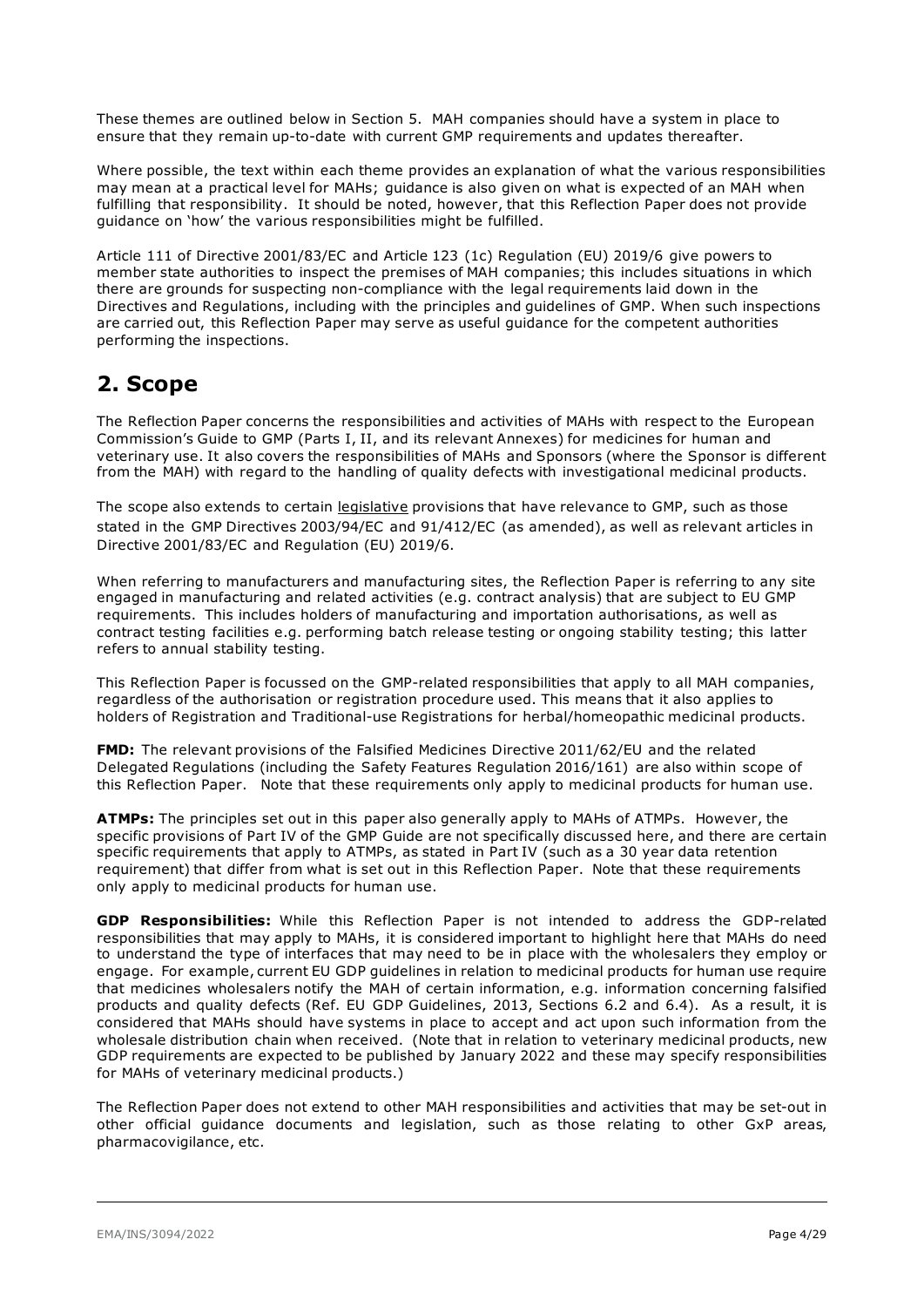## <span id="page-4-0"></span>**3. How this Reflection Paper sets out the various MAH Responsibilities**

In Section 5 of this paper, each GMP requirement that applies to the MAH is outlined, with its key message stated or summarised.

- This is then followed by the exact text that is in the GMP Guide (or in applicable legislation or in other guidelines) on this point. In some cases, the exact text is presented between quotation marks.
- A clear reference to the relevant part of the GMP Guide or the applicable legislation is then stated.
- Where possible, an explanation of what the requirement means at a practical level for the MAH is provided, in italics.

## <span id="page-4-1"></span>**4. The role of the MAH in Facilitating Compliance with GMP and the Marketing Authorisation (MA)**

While GMP compliance is the responsibility of the manufacturer, the MAH has a clear role in facilitating GMP compliance. This is reflected in the multiple references to MAH responsibilities that are in the GMP Guide. These responsibilities generally relate to:

- The provision of information by the MAH to competent authorities, manufacturing sites and Qualified Persons;
- The collation of quality-related information from different actors in the manufacturing and distribution chain.

**Evidence of GMP Compliance:** The applicant has the responsibility to make sure that the manufacturers proposed in a new application for an MA hold a valid Manufacturer's and Import Authorisation (MIA) in the case of sites located in the EEA. In the case of manufacturers located outside the EEA, there should be a valid proof of authorisation (equivalent to MIA) where one is required, and a valid EU GMP Certificate (or, where an MRA or equivalent applies, evidence of successful GMP inspection in relation to the product category / manufacturing activity of interest). For sites located in EEA, the MIAs and GMP Certificates are publicly accessible on the EudraGMDP database. Note that the validity of GMP certificates for sites which had been inspected more than 3 years prior to when performing the check may be verified with the relevant competent authority.

**Abbreviated Version of CTD Module 3/Part 2 of Veterinary Marketing Authorisation dossier**: In the introductory chapter to the GMP Guide, it is stated that "Throughout the Guide, it is assumed that the requirements of the Marketing Authorisation relating to the safety, quality and efficacy of the products, are systematically incorporated into all the manufacturing, control and release for sale arrangements of the holder of the Manufacturing Authorisation." This implies that the MAH has a responsibility to communicate what is registered in the MA to the manufacturing sites. In doing this, MAHs sometimes prepare abbreviated versions of CTD module 3 / Part 2 of the veterinary dossier of the MA for use by the manufacturing sites and QPs; this is considered acceptable; as long as those abbreviated versions are sufficiently comprehensive and are subject to formal change control and oversight activities. It is considered that the provision and use of such abbreviated versions of Module 3/Part 2 should be addressed in a technical agreement between the parties.

**Labelling and Product Information:** Care should also be taken to ensure that, what is registered in CTD module 1 / Part 1 of the veterinary dossier in relation to the approved product labelling (including the package leaflet) and changes to same are communicated to the manufacturer in a timeframe which will enable the manufacturer to ensure that all batches it produces have the correct labelling and product information.

**Chapter 7 and MAHs:** While Chapter 7 is primarily intended to deal with "the responsibilities of manufacturers towards the Competent Authorities of the Member States with respect to the granting of marketing and manufacturing authorisations" (Ref. Chapter 7, Principle), it is also directly relevant to MAHs, as indicated by paragraph 7.3. This states: "Where the marketing authorization holder and the manufacturer are not the same, appropriate arrangements should be in place, taking into account the principles described in this chapter." (Ref. Chapter 7, Paragraph 7.3).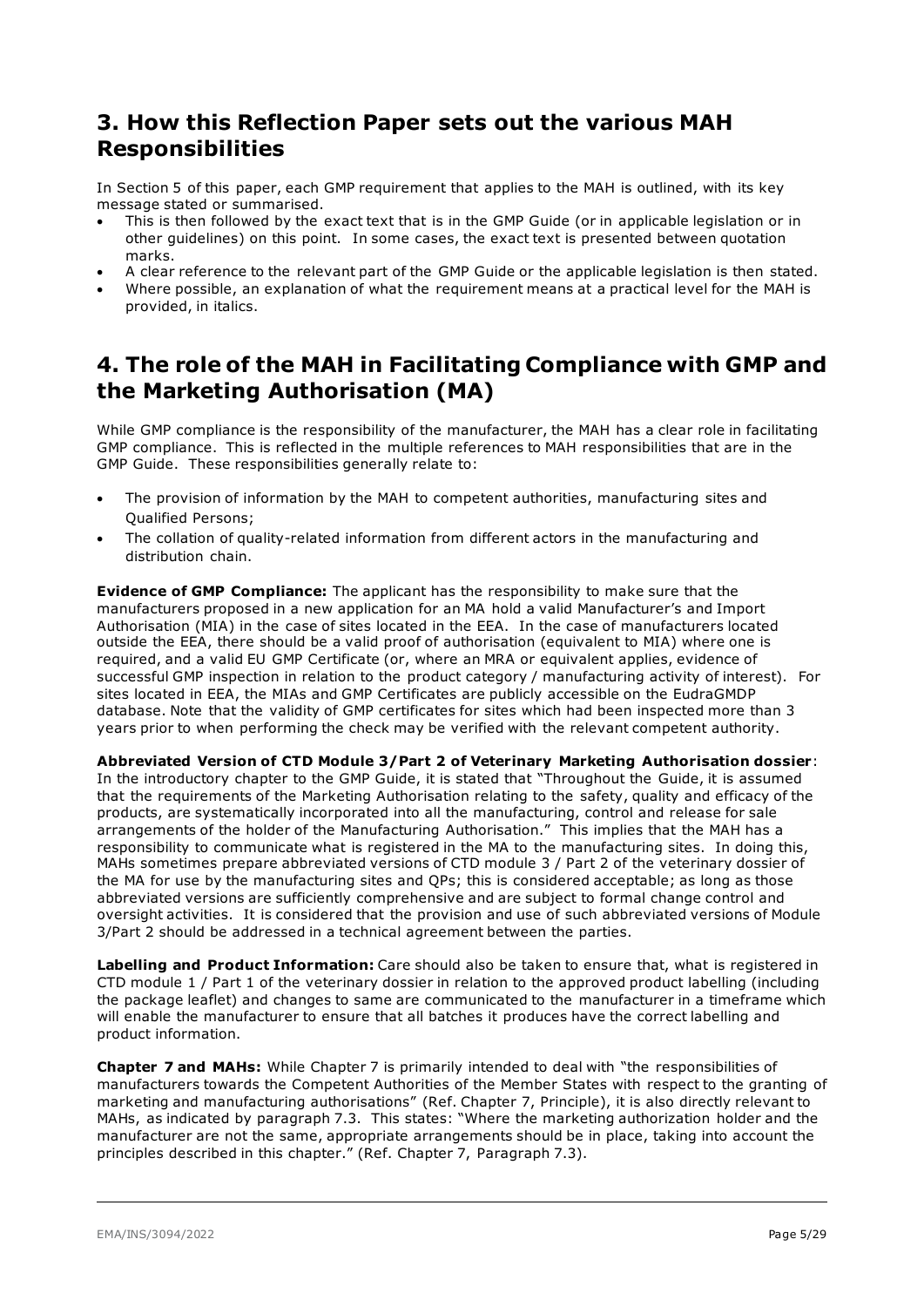**MA Variations:** The need to provide the relevant manufacturing sites with the necessary information about MA variation approval and target implementation dates is considered another important responsibility for the MAH. It is a key activity which enables those sites to ensure that future batches of the product, which may be QP-certified after a certain date, comply with the varied MA. It also facilitates the generation of Product Quality Reviews in line with Chapter 1 of the EU GMP Guide. This responsibility may be inferred from Chapter 7 of the GMP Guide, in relation to Outsourced Activities, which states:

"The Contract Giver should provide the Contract Acceptor with all the information and knowledge necessary to carry out the contracted operations correctly in accordance with regulations in force, and the Marketing Authorisation for the product concerned." (Ref. Chapter 7, Paragraph 7.6)

**Regulatory Commitments:** The management of regulatory commitments (which are often made by MAHs to competent authorities) is another area that can have a significant impact upon MA compliance generally, if it is not under an appropriate level of control by the MAH. This is especially the case in relation to the communication of such commitments to the manufacturing sites by the MAH; thus, the importance of robust communication processes is highlighted in this Reflection Paper. Indeed, the management of regulatory commitments may assume increased importance in the coming years, given that the regulatory environment may move towards greater flexibility in the area of post-approval change management, via ICH Q12, with respect to medicinal products for human use. Such flexibility is likely to rely on the effectiveness of the pharmaceutical quality system that is in place, as this will help assure regulatory compliance in the implementation of such post-approval changes. MAHs may have an important role in this area.

**Two-way Communication Systems:** MAHs can facilitate compliance by establishing robust two-way communication systems with national competent authorities, manufacturing sites, Qualified Persons (QPs), and any organisations relevant to the monitoring of post-marketing quality (e.g. complaints processing and on-going stability monitoring). Doing so can help ensure that:

- The manufacturing sites and QPs have visibility of what is registered in the marketing authorisation and what, if any, regulatory commitments have been agreed with the competent authorities.
- The MAHs have adequate knowledge of the details of the manufacturing processes, including impurity formation, and their related controls at the finished product and active substance manufacturing sites. Such knowledge can enable MAHs ensure that the active substance and/or finished product specifications reflect those controls, as necessary. This also includes situations where there are Active Substance Master Files (ASMFs) and Certificates of suitability to the monographs of the European Pharmacopoeia (CEPs) in place.
- The MAHs are adequately informed of the change management activities at the manufacturing sites, particularly in relation to changes which may impact upon Modules 1, 2 and 3 / Parts 1 and 2 of the veterinary dossier, as well as on the contents of ASMFs and CEPs. This can help ensure that the MAHs are involved in regulatory impact assessments for relevant change proposals and that any necessary notifications or variation applications are made to the competent authorities.
- The manufacturing sites are adequately informed by the MAHs of any MA changes which may have an impact on those sites, such as changes to the package leaflet, changes to specifications, etc.

**Data integrity:** This is another area of relevance to MAHs; it can result in GMP non-compliances if there are not robust control systems to assure the integrity of data pertaining to the MA, which may be used or required by the manufacturers. Thus, it is considered that MAHs should have systems in place to ensure the integrity and reliability of the data that are used to discharge their responsibilities. There should be assurance that product lifecycle data relating to GMP activities, including relevant MA variations, are reliable, complete and accurate. The MAH should also ensure the long term security and archiving of the data upon which the MA relies.

**Compliance Management Process:** MAHs should be aware of the 'Compliance Management' process that has been put in place within the EEA; this is used in situations where a manufacturing site has been found to be on the border between achieving a minimum level of GMP compliance and serious GMP non-compliance. MAHs should be aware of their ability to facilitate compliance, and may find that their involvement in the remediation of such issues is necessary, in relation to the products for which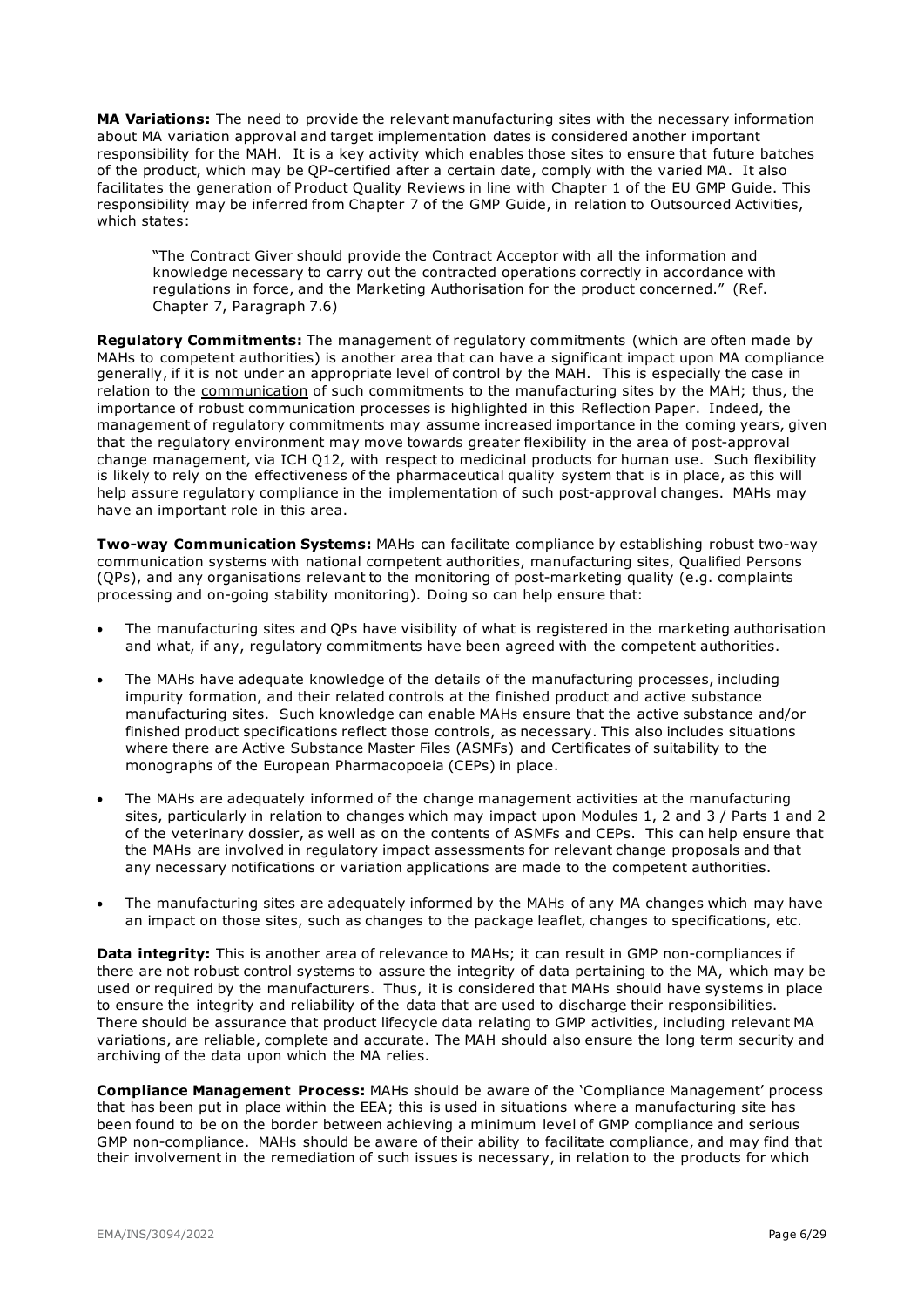the MAH has responsibility. More information in this regard is available at (*link – to be inserted when available*).

**Non-compliance with MAH Obligations**: Based on Article 116 of Directive 2001/83/EC and Article 130 (3) of Regulation (EU) 2019/6, a MA for which the MAH does not fulfil its various obligations may be suspended, revoked or varied by the competent authority. Article 116 of Directive 2001/83/EC states that an authorisation shall be "suspended, revoked, withdrawn or varied where the particulars supporting the application as provided for in Article 8 or Articles 10, 10a, 10b, 10c and 11 are incorrect or have not been amended in accordance with Article 23, or where the controls referred to in Article 112 have not been carried out."

## <span id="page-6-0"></span>**5. Areas of the EC Guide to GMP that relate to MAHs**

As noted in the Introduction, there are various references within the GMP guide to MAH-related responsibilities. These span a number of different chapters and annexes, and in this Reflection Paper, they are grouped together under a number of different themes. These are set out below. While there is some duplication across the different themes, it is considered helpful to consider the responsibilities and activities in this way.

A number of the legislative provisions that exist within EU medicines legislation which concern the GMP-related responsibilities of MAHs are also included within the various themes, where relevant. The themes are:

- Outsourcing and Technical Agreements
- Audits and Qualification Activities
- Communication with Manufacturing Sites (e.g. MA Dossier Information, Variations, Regulatory Commitments, etc.)
- Product Quality Reviews
- Quality Defects, Complaints and Product Recalls
- Maintenance of Supply of Medicinal Products
- Continual Improvement Activities

<span id="page-6-1"></span>(Note that FMD-related responsibilities are discussed in Chapter 6.)

### **5.1. Outsourcing and Technical Agreements**

This section discusses the various MAH responsibilities which apply to outsourced activities and technical agreements. (Note that the term 'technical agreement' is considered to mean a document that sets out the responsibilities and tasks/duties of the various parties, as agreed by those parties.) Section 5.2 below, relating to Audits and Qualification, is also relevant here and its contents should be noted.

See also section 5.3 below in relation to the importance of a technical agreement being in place between the MAH and manufacturer when they are different legal entities. That section also addresses communications in relation to situations in which there is an Active Substance Master File (ASMF) or a CEP registered for a MA.

#### **Delegation of Activities:**

As noted earlier in this Reflection Paper, there is no provision within the GMP guide or in applicable legislation for the delegation of responsibilities by an MAH to other parties. However, there may be delegation of the tasks and activities which relate to those responsibilities, and this is relevant to the topic of outsourcing. It is considered that any such delegation should be described in writing and agreed by the relevant parties.

In general terms, it is the responsibility of the MAH to ensure that the person or entity, to whom any task or activity has been delegated, possesses the required competence, information and knowledge to successfully carry out the outsourced activities (Ref: GMP Guide Chapter 7, Paragraphs 7.5 and 7.6). Special attention should be given to situations where tasks have been delegated in a fragmented way to more than one party - as applying oversight of multiple parties can be a challenge in the life-cycle management of the medicinal product.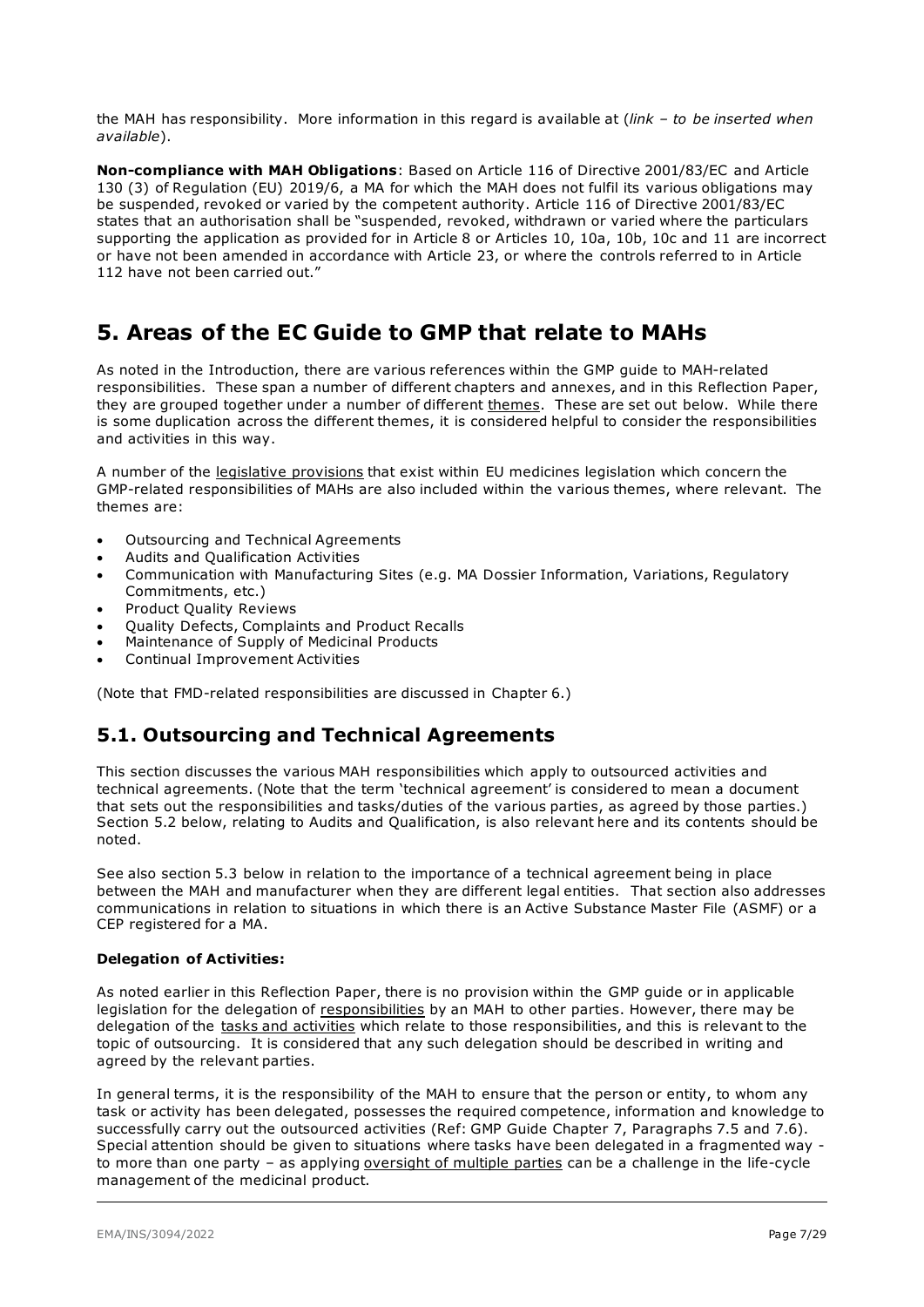#### **Documenting Outsourced Activities:**

There are obligations to ensure that outsourced activities are described in writing. Chapter 7 of the GMP Guide requires that "any activity that is outsourced should be appropriately defined, agreed and controlled in order to avoid misunderstandings which could result in a product or operation of unsatisfactory quality." (Ref: GMP Guide Chapter 7, Principle).

Chapter 7 of the GMP Guide also states that "Where the marketing authorization holder and the manufacturer are not the same, appropriate arrangements should be in place, taking into account the principles described in this chapter." (Ref. Chapter 7, Paragraph 7.3). In practice there are various scenarios that may apply. For example, the two parties may be different legal entities within the same company group, or they may be unrelated companies. Regardless of such scenarios, it is considered that the arrangements between the parties should be documented in technical agreements.

*Where an MAH is engaged in an outsourcing activity, the above means that the MAH should agree in writing what exactly the activity is, and how it will be controlled.* 

#### **Compliance with the Marketing Authorisation:**

If an outsourced activity is one that may affect compliance with the MA, there should be controls in place which provide assurance that the requirements of the MA are complied with. This also has relevance in relation to activities concerning post-approval changes and their implementation.

The GMP Guide states that "All arrangements for the outsourced activities including any proposed changes in technical or other arrangements should be in accordance with regulations in force, and the Marketing Authorisation for the product concerned, where applicable." (Ref. Chapter 7, Paragraph 7.2)

Chapter 1 of the GMP Guide states that "Where manufacture is outsourced, the technical agreement between MAH and manufacturer should address the respective responsibilities in producing and evaluating the product quality review." (Ref. Chapter 1, Paragraph 1.11). *This means that the manufacturer may be responsible for compiling and evaluating certain elements of the PQR, while the MAH may be responsible for compiling and evaluating other parts of the PQR. (See below and also Section 5.4 for further information in relation to PQRs.) It is noted that PQRs contain information in relation to the MA, in terms of variations, post-approval commitments, etc.*

#### **Document Retention:**

There are certain document retention requirements stated in the GMP Guide which are important from the perspective of the MAH, as they support the MA, and also, documentation retention activities may be the subject of outsourcing.

With regard to medicinal products, it is considered that while GMP-related document retention is the responsibility of the manufacturer, the MAH has an interest in this area, given that certain documentation supports information in the Marketing Authorisation. Chapter 4 of the GMP Guide provides useful guidance relating to the storage and retention requirements of documentation. It states that "…the retention period will depend on the business activity which the documentation supports. Critical documentation, including raw data (for example relating to validation or stability), which supports information in the Marketing Authorisation should be retained whilst the authorization remains in force." (Ref. Chapter 4, Paragraph 4.12)

While the above wording in Chapter 4 of the GMP Guide is aimed at the manufacturer and does not convey a direct responsibility on the MAH, it is considered that the MAH should be satisfied with the documentation retention policies and practices that are in place at the manufacturer, given the role of certain documentation in supporting the MA. It is considered that the arrangements in this area should be addressed in a technical agreement or a contract between the parties, whichever may apply.

The above paragraph from Chapter 4 of the GMP Guide goes on to state that:

"It may be considered acceptable to retire certain documentation (e.g. raw data supporting validation reports or stability reports) where the data has been superseded by a full set of new data. Justification for this should be documented and should take into account the requirements for retention of batch documentation; for example, in the case of process validation data, the accompanying raw data should be retained for a period at least as long as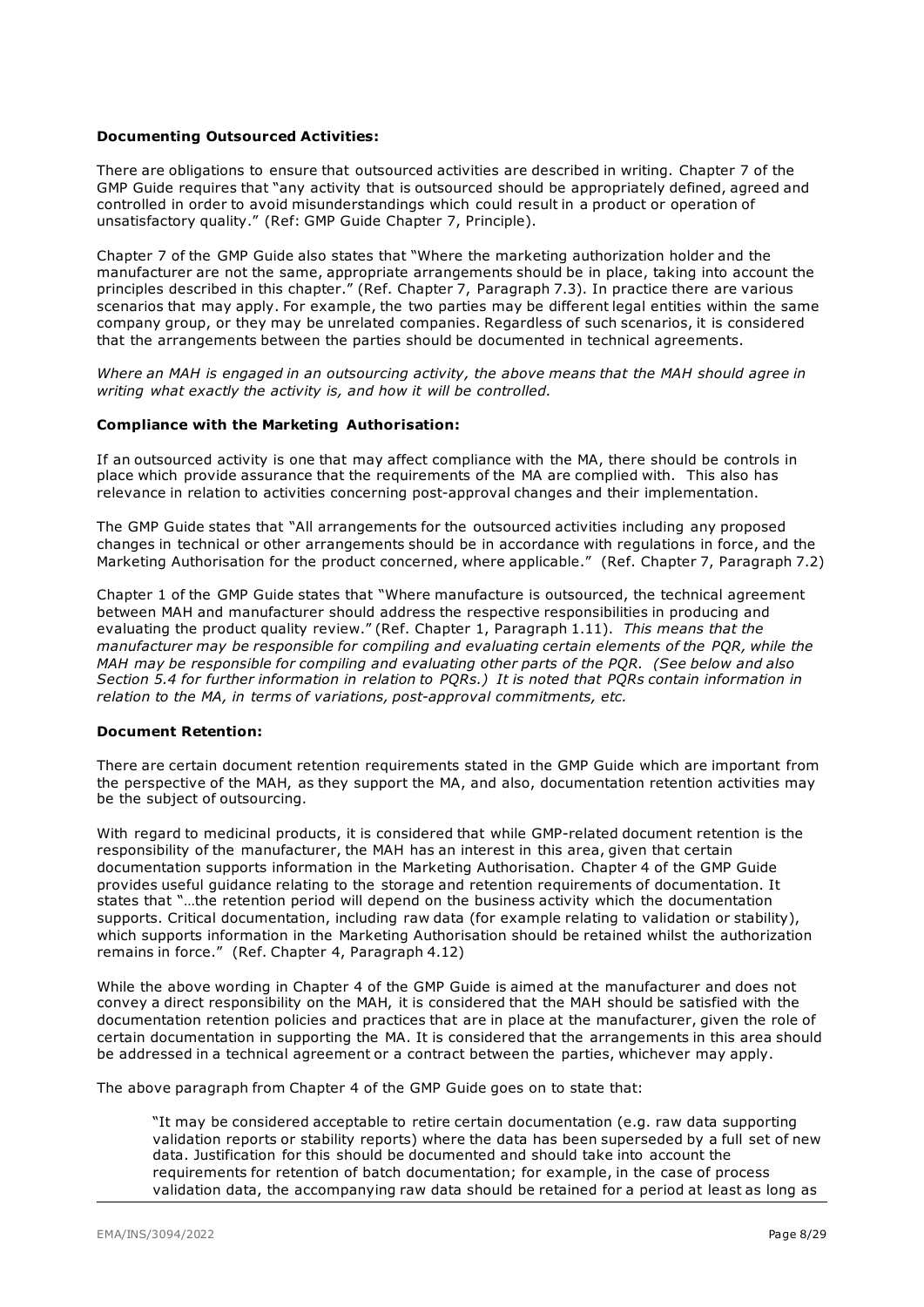the records for all batches whose release has been supported on the basis of that validation exercise."

Again, the above text is relevant to the MAH, as validation data and reports, and stability reports also, are key elements of the documentation needed to support an MA.

In relation to investigational medicinal products for human use, the GMP Directive 2003/94/EC places a direct responsibility on the MAH with respect to the retention of documentation. In this regard, it requires the batch documentation to:

"… be retained for at least five years after the completion or formal discontinuation of the last clinical trial in which the batch was used. The sponsor or marketing authorisation holder, if different, shall be responsible for ensuring that records are retained as required for marketing authorisation in accordance with the Annex I to Directive 2001/83/EC, if required for a subsequent marketing authorisation" (Ref. Directive 2003/94/EC, Article 9).

Please note that this requirement is not stated in Directive 2017/1572 which will replace Directive 2003/94/EC in 2019.

It is considered that record retention responsibilities and activities should be agreed between the manufacturer, MAH or sponsor. The EMA Guideline EMA/202679/2018 (Guideline on the responsibilities of the sponsor with regard to handling and shipping of investigational medicinal products for human use in accordance with Good Clinical Practice and Good Manufacturing Practice) also provides useful information in this regard.

#### **Technical Agreements in relation to Product Quality Reviews (PQRs):**

Chapter 1 of the GMP Guide states that "Where manufacture is outsourced, the technical agreement between MAH and manufacturer should address the respective responsibilities in producing and evaluating the product quality review." (Ref. Chapter 1, Paragraph 1.11). *This means that the manufacturer may be responsible for compiling and evaluating certain elements of the PQR, while the MAH may be responsible for compiling and evaluating other parts of the PQR. (See Section 5.4 below for further information in relation to PQRs.)*

#### **Technical Agreements in relation to the manufacture of biological active substances and medicinal products for human use:**

In relation to the manufacture of biological active substances and medicinal products for human use, there is a responsibility on the MAH to have a technical agreement in place with other parties which describes its responsibilities relating to the sourcing of human derived starting materials for biological products. The GMP Guide states that for human tissues and cells used as starting materials for biological medicinal products, "a technical agreement should be in place between the responsible parties (e.g. manufacturers, tissue establishment, Sponsors, MA Holder) which defines the tasks of each party, including the RP [Responsible Person] and Qualified Person" (Ref. Annex 2, Paragraph 36(g)).

#### **Technical Agreements in relation to the use of ionising radiation in the manufacture of medicinal products:**

In relation to the use of ionising radiation in the manufacture of medicinal products, there are certain responsibilities for the MAH documented in Annex 12 of the GMP Guide.

One is a responsibility for the MAH to agree the design of irradiation cycles with the manufacturer, and another is to agree how and where irradiation cycle records are retained. The Guide states that:

"When the required radiation dose is by design given during more than one exposure or passage through the plant, this should be with the agreement of the holder of the marketing authorisation and occur within a predetermined time period. Unplanned interruptions during irradiation should be notified to the holder of the marketing authorisation if this extends the irradiation process beyond a previously agreed period." (Ref. Annex 12, Paragraph 33).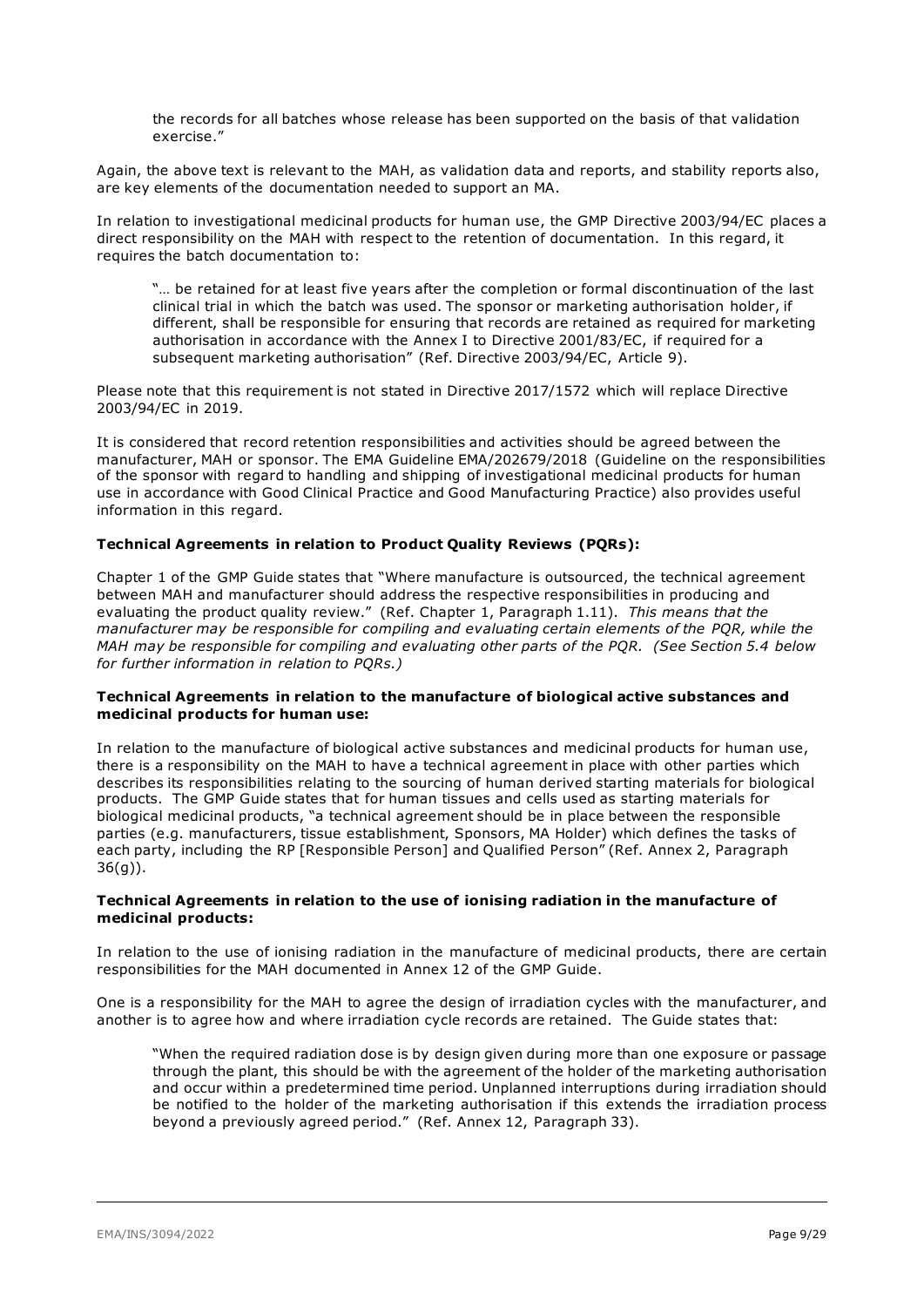Annex 12 also states that:

"Process and control records for each irradiation batch should be checked and signed by a nominated responsible person and retained. The method and place of retention should be agreed between the plant operator and the holder of the marketing authorisation." (Ref. Annex 12, Paragraph 44).

Annex 12 also requires the MAH of a product which includes ionising radiation in its processing to refer to the CPMP guidance on "Ionising radiation in the manufacture of medicinal products" (Ref. Annex 12, Note).

*Some of the above responsibilities in Annex 12 are quite technical in nature, and they require the MAH to be in a position to understand and to technically assess the design of irradiation cycles. The direct requirement for the MAH to work with the manufacturer with regard to the design of irradiation cycles is not considered a task that may be delegated by the MAH to the manufacturer of the medicinal product. However, the records retention tasks are considered ones that may be delegated to the manufacturer, and thus may be the subject of outsourcing arrangements.*

#### **Arrangements in relation to Reference and Retention Samples:**

There is an Annex in the GMP Guide that provides guidance in relation to reference and retention samples. This is Annex 19, and it states certain responsibilities for the MAH in this area, mainly in relation to agreeing with the relevant manufacturers the arrangements for the taking and storage of reference and retention samples. (Note that Annex 6 of the GMP Guide provides an exemption to manufacturers of medicinal gases for the need to take and store reference and retention samples of such products, unless such samples are otherwise required.)

In the section titled 'Written Agreements' in Annex 19, the following is stated:

"Where the marketing authorisation holder is not the same legal entity as the site(s) responsible for batch release within the EEA, the responsibility for taking and storage of reference/retention samples should be defined in a written agreement between the two parties in accordance with Chapter 7 of the EC Guide to Good Manufacturing Practice. This applies also where any manufacturing or batch release activity is carried out at a site other than that with overall responsibility for the batch on the EEA market and the arrangements between each different site for the taking and keeping of reference and retention samples should be defined in a written agreement." (Ref. Annex 19, Paragraph 6.1)

Annex 19 also addresses situations involving the closedown of a manufacturer and how reference and retention samples are to be managed. It states that

"If the manufacturer is not in a position to make the necessary arrangements this may be delegated to another manufacturer. The Marketing Authorisation holder (MAH) is responsible for such delegation and for the provision of all necessary information to the Competent Authority. In addition, the MAH should, in relation to the suitability of the proposed arrangements for storage of reference and retention samples, consult with the competent authority of each Member State in which any unexpired batch has been placed on the market." (Ref. Annex 19, Paragraph 10.2)

While the taking and storage of reference and retention samples has often been regarded as purely a manufacturing activity, it is clear from the above that the MAH has responsibilities in this area also.

### **5.2. Audits & Qualification Activities**

There are references to GMP audits within the European medicines legislation which have implications for applicants for MAs as well as for the corresponding MAHs. There is also a need for finished product manufacturers to be suitably qualified in order to be able to verify, for the applicant and the MAH, the GMP compliance status of the active substance manufacturer(s), as required in legislation.

#### **QP Declarations regarding GMP compliance status of the active substance manufacturer:**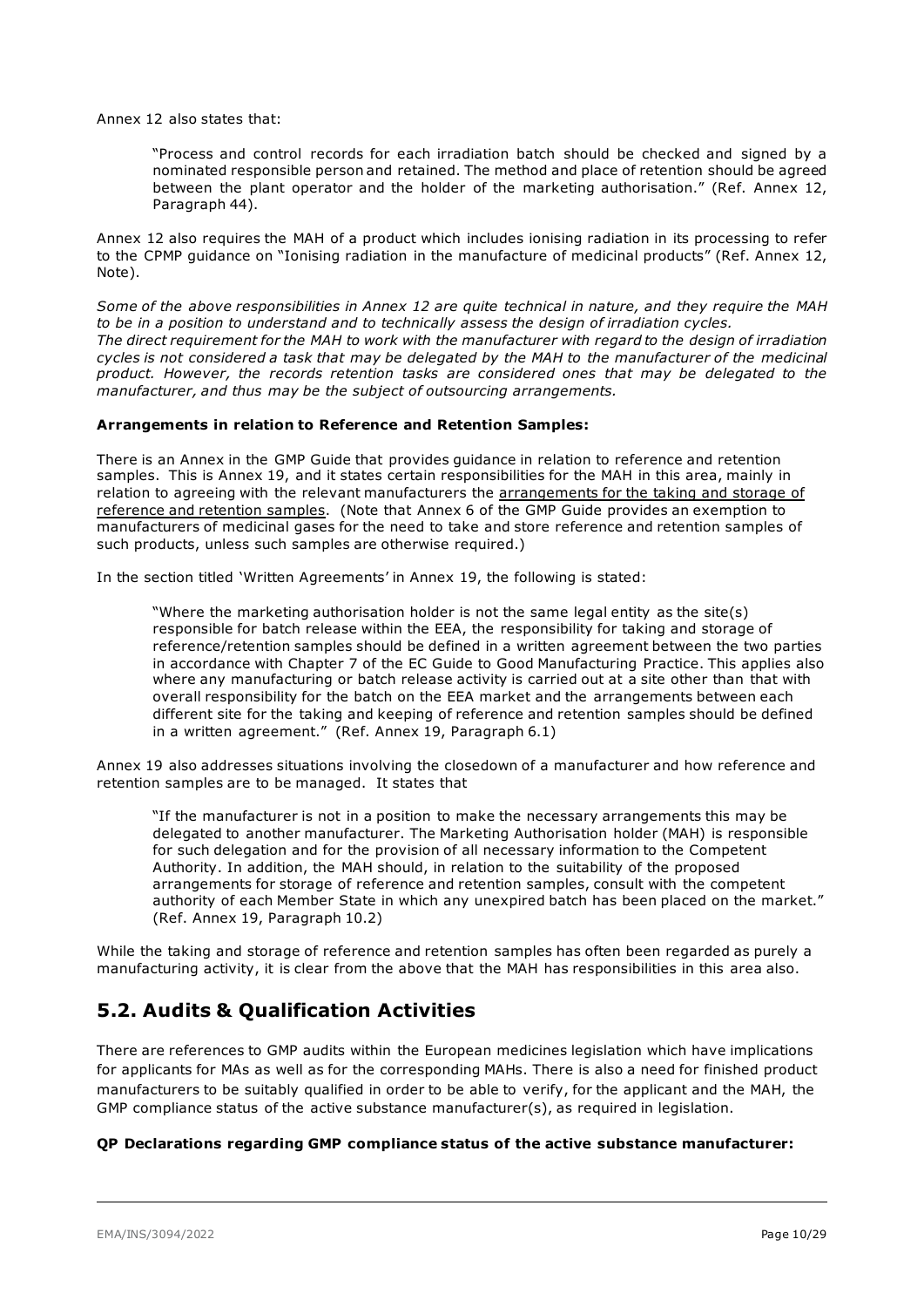Article 8(3)(ha) of Directive 2001/83/EC, for example, places a legal obligation on the applicant to provide information in the MA application concerning the GMP compliance status of the manufacturer of the active substance, and in this regard, reference is made to audits of that manufacturer. This article requires the applicant to provide "A written confirmation [QP Declaration] that the manufacturer of the medicinal product has verified compliance of the manufacturer of the active substance, with [the] principles and guidelines of good manufacturing practice by conducting audits, in accordance with point (f) of Article 46."

Article 46 relates to the obligations that are placed upon the holder of the manufacturing authorisation, and sub-point (f) requires the finished product manufacturer "to use only active substances, which have been manufactured in accordance with good manufacturing practice for active substances and distributed in accordance with good distribution practices for active substances."

Article 8(3)(ha) goes on to state that the written confirmation submitted by the applicant "shall contain a reference to the date of the audit and a declaration that the outcome of the audit confirms that the manufacturing complies with the principles and guidelines of good manufacturing practice."

The above means that the MA applicant has a responsibility to confirm that such audits have been carried out prior to the submission of the MA application, and to be satisfied with the GMP compliance status of the manufacturer of the active substance, as determined by the holder of the medicinal product manufacturing authorisation. The above confirmation should be made in the form of a QP Declaration. (Note: The term "Written Confirmation" as used in Article 8(3)(ha) is essentially a reference to the 'QP Declaration'; it is the term used in the European Commission "Guidelines on the details of the various categories of variations" for the QP Declaration.)

In relation to medicinal products for veterinary use, EC Regulation 2019/6 states the following: "The manufacturing processes for the active substance(s) and finished product shall comply with Good Manufacturing Practice (GMP)." (Ref. Article 8 (a) and (b), Annex I item 4.1, and Annex II section I item I.1.4). In parallel, Article 93 (j) of Regulation 2019/06 requires that the holder of a manufacturing authorisation "shall use as starting materials only active substances which have been manufactured in accordance with good manufacturing practice for active substances and distributed in accordance with good distribution practice for active substances". Article 93 (l) requires that the holder of a MA "shall perform audits based on a risk assessment of the manufacturers, distributors and importers from whom the holder of a manufacturing authorisation obtains active substances".

In addition, Eudralex Volume 6 B, Notice to Applicants, states that a declaration(s) from the Qualified Person of the manufacturing authorisation holder is required.

The above means that a QP Declaration based on an audit is also expected for medicinal products for veterinary use.

The above responsibilities to confirm to the competent authority the GMP status of the active substance manufacturer continues into the post-authorisation phase of the medicinal product, and it is the MAH that bears this responsibility. In this regard:

- GMP audits of the manufacturer are again required such audits are referred to in the guidelines concerning MA variations (Ref. EC Guidelines 2013/C 223/01 and Commission Implementing Regulation (EU) 2021/17 of 8 January 2021).
- In the section dealing with Administrative Changes, the aforementioned guidelines place a responsibility on the MAH to submit a Type 1A variation notification in relation to changes in the date of the audit to verify GMP compliance of the manufacturer of the active substance. This concerns notifying the competent authority of new audits of such sites.
- The MAH is required to provide a "written confirmation from the manufacturer of the finished product stating verification of compliance of the manufacturer of the active substance with principles and guidelines of good manufacturing practices" (Ref. Administrative Change A.8). Note that a variation application is not needed when the information has been otherwise transmitted to the authorities (e.g. through a QP declaration).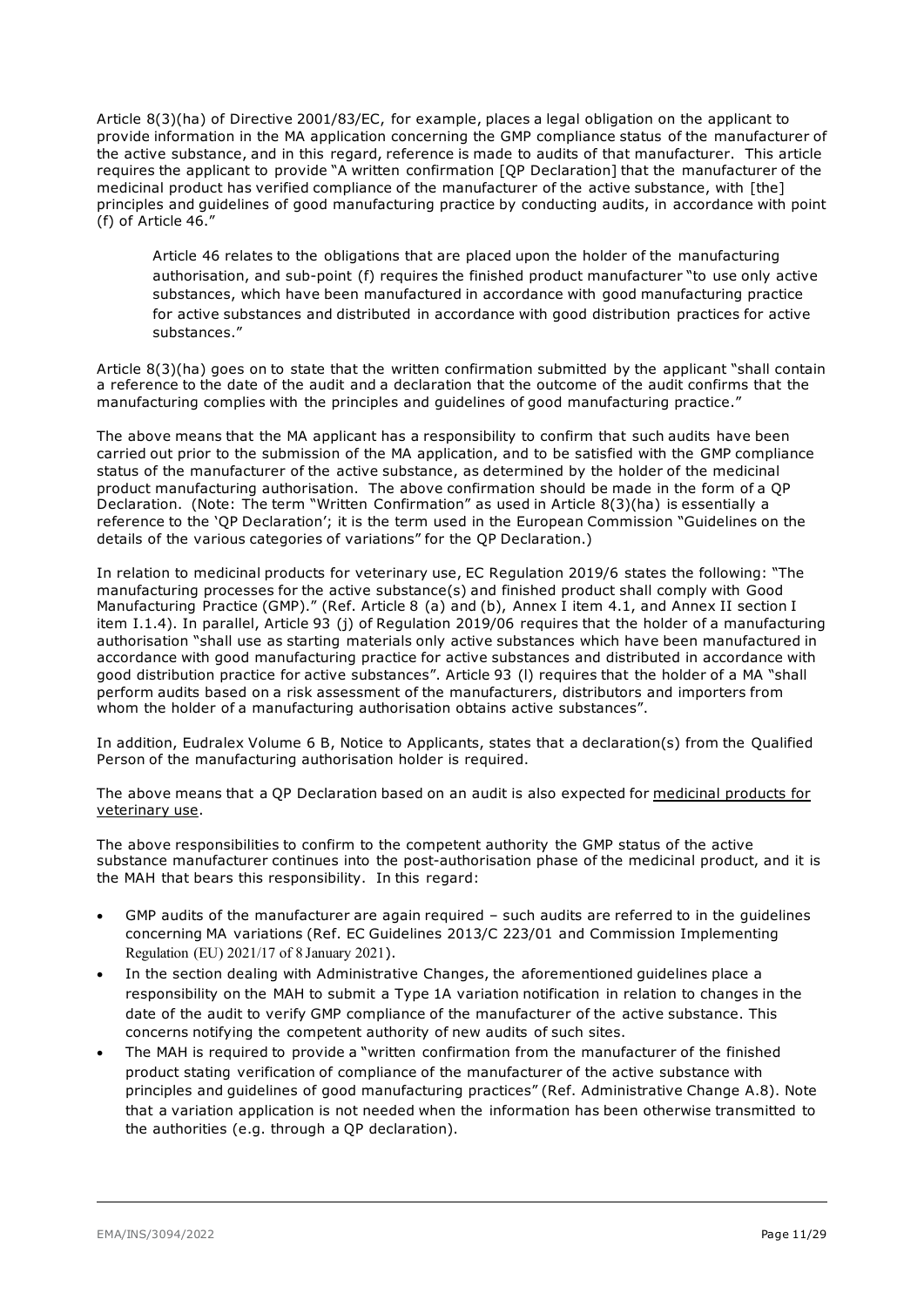The document titled ['Guidance for the template for the qualified person's declaration concerning GMP](https://www.ema.europa.eu/en/documents/regulatory-procedural-guideline/guidance-template-qualified-persons-declaration-concerning-good-manufacturing-practice-gmp_en.pdf)  [compliance of active substance manufacture'](https://www.ema.europa.eu/en/documents/regulatory-procedural-guideline/guidance-template-qualified-persons-declaration-concerning-good-manufacturing-practice-gmp_en.pdf) also addresses the responsibility of the MAH to ensure that a written confirmation of compliance of the manufacturer of the active substance with GMP is provided to the competent authority. This document also indicates that such confirmations of compliance should be based on audits; it states that "Audits of each site for GMP compliance should be undertaken at regular intervals, normally within three years. Justification should be provided if the date since the last audit exceeds this period."

- *Use of the QP declaration template facilitates the provision of the required audit-related information by the MAH.*
- *The audit reports should be readily available and shared with the authorities, if requested.*
- *The above variation (or QP declaration) requirement relates to the fact that the GMP compliance status of the active substance manufacturer is expected to be confirmed by the manufacturer of the finished product and transmitted to the MAH, and that such confirmations (declarations) are based on audits carried out by, or on behalf of, the manufacturer of the finish product, as required by Article 46(f) of Directive 2001/83/EC and Article 93 (l) of Regulation 2019/6.*

The above responsibilities apply to the MA Applicant and then to the MAH after the MA has been granted.

### <span id="page-11-0"></span>**5.3. Communication with Manufacturing Sites and Competent Authorities (e.g. MA Dossier Information, Variations, Regulatory Commitments, etc.)**

#### **The Need for Two-way Communication Systems:**

As noted earlier in this paper, the introductory chapter to the GMP Guide refers to the need for "the requirements of the Marketing Authorisation, relating to the safety, quality and efficacy of the product", to be "systematically incorporated into all the manufacturing, control and release for sale arrangements of the holder of the Manufacturing Authorisation". *This implies the need for cooperation between the MAH and manufacturer, and the need for two-way communication systems to be in place between them, particularly in relation to what is registered in the MA.* 

Likewise, the so called 'GMP Directives' 2003/94/EC and 91/412 require the manufacturer to ensure that "all manufacturing operations for medicinal products subject to a marketing authorisation are carried out in accordance with the information provided in the application for marketing authorisation as accepted by the competent authorities". (Ref. Article 5 of Directives 2003/94/EC and 91/412).

It is reasonable to take the view that manufacturers cannot comply with the GMP requirement for batches to be in line with the relevant MA unless the MAH communicates to them what is registered in the dossier. A similar point is made in the preamble to the forthcoming new GMP Directive 2017/1572. This will replace Directive 2003/94/EC in 2019, when EU regulation 536/2014 on Clinical Trials enters into force, and it states the following:

"All medicinal products for human use manufactured or imported into the Union, including medicinal products intended for export, should be manufactured in accordance with the principles and guidelines of good manufacturing practice. However, for the manufacturer to be able to comply with those principles and guidelines, cooperation between the manufacturer and the marketing authorisation holder, when they are different legal entities, is necessary. The obligations of the manufacturer and marketing authorisation holder vis-à-vis each other should be defined in a technical agreement between them." (Ref. Directive 2017/1572, Preamble Point 4)

*Thus, it is considered important that there is cooperation and communication between the MAH and manufacturer, when they are different legal entities, and that such arrangements be described in a technical agreement between the parties.*

The document titled 'Guidance for the template for the qualified person's declaration concerning GMP compliance of active substance manufacture' also addresses the responsibility of the MAH to ensure that a written confirmation of compliance of the manufac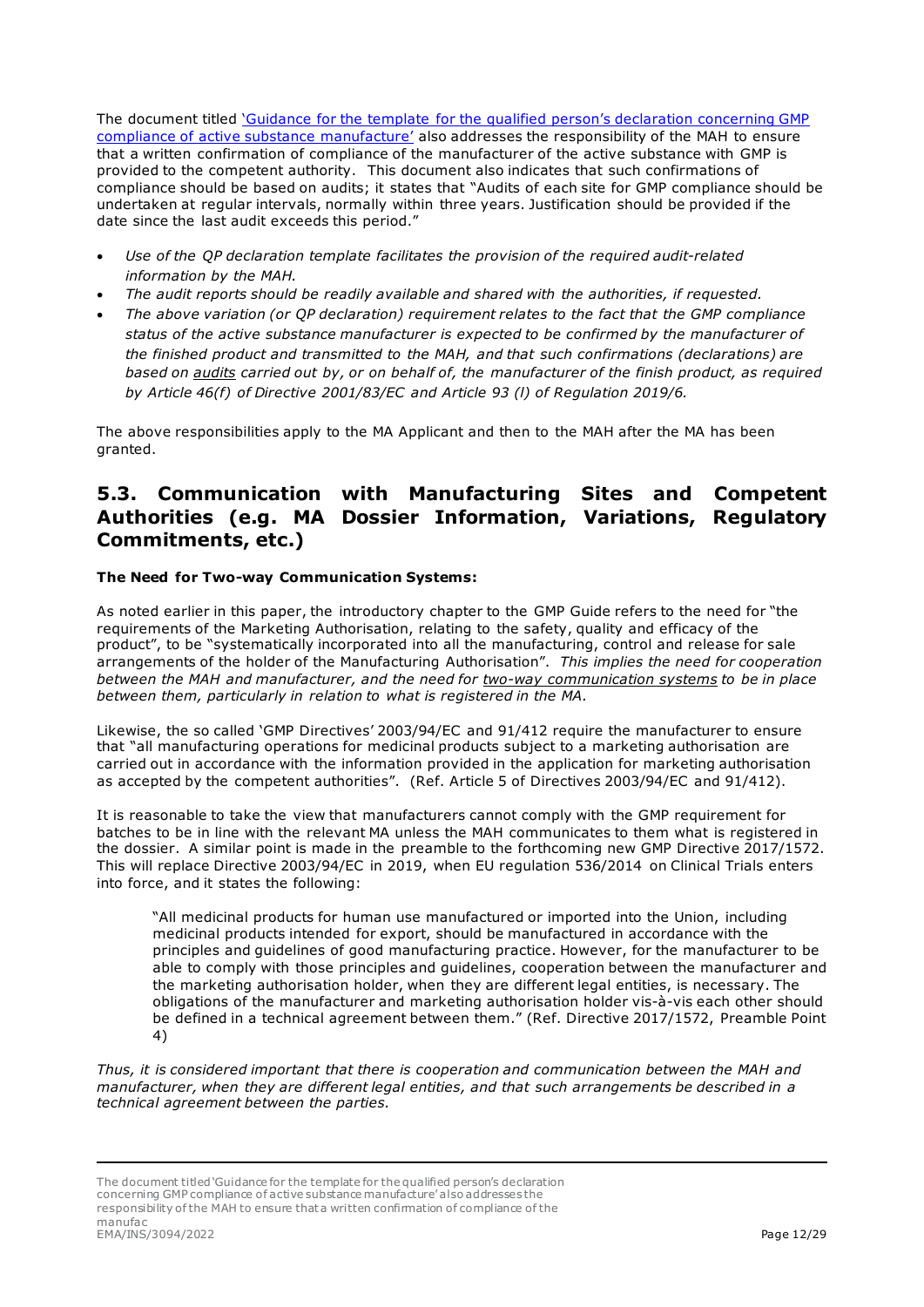#### **Specific Example of Required Communications:**

#### *Example 1 - The use of ionising radiation in the manufacture of medicinal products*

An example which illustrates the need for such communication can be found in Annex 12 to the GMP Guide. This Annex concerns **the use of ionising radiation** in the manufacture of medicinal products.

- It states that the "required dose including justified limits will be stated in the marketing authorisation" (Ref. EU GMP Guide Annex 12, Paragraph 3).
- This implies a need for communication between the MAH and the manufacturer in relation to the strength and limits of the irradiating dose.
- The MAH has a responsibility to ensure that this information is registered in the marketing authorisation, and he is expected to communicate what has been registered with the manufacturer, so that the manufacturer may maintain compliance with the marketing authorisation.

#### *Example 2 -* **ASMFs and CEPs**

Another area of importance in relation to communication processes and responsibilities is where there is an **Active Substance Master File (ASMF)** registered for a marketing authorisation which has both closed and open parts, or where a **Certificate of Suitability to the monographs of the European Pharmacopoeia (CEP)** is registered (or applied for) in the MA. (Note: the information in the CEP replaces those MA dossier sections that normally describe the manufacture and control during manufacture of the active substance (as well as stability data, in cases where the CEP includes a retest date). Such CEP information will have been evaluated by the European Directorate for the Quality of Medicines (EDQM).)

These approaches are covered by Directive 2001/83/EC and Regulation 2019/6, as follows:

With regard to medicinal products for human use:

- "For a well-defined active substance, the active substance manufacturer or the applicant may arrange for the (i) detailed description of the manufacturing process, (ii) quality control during manufacture, and (iii) process validation, to be supplied in a separate document directly to the competent authorities by the manufacturer of the active substance as an Active Substance Master File. In this case, the manufacturer shall, however, provide the applicant with all of the data, which may be necessary for the latter to take responsibility for the medicinal product. The manufacturer shall confirm in writing to the applicant that he shall ensure batch to batch consistency and not modify the manufacturing process or specifications without informing the applicant. Documents and particulars supporting the application for such a change shall be supplied to the competent authorities; these documents and particulars will be also supplied to the applicant when they concern the open part of the active substance master file" (Ref. Directive 2001/83/EC, Annex 1).
- "Where the active substance and/or a raw and starting material or excipient(s) are the subject of a monograph of the European Pharmacopoeia, the applicant can apply for a certificate of suitability that, where granted by the European Directorate for the Quality of Medicines, shall be presented in the relevant section of this Module (i.e. Module 3). Those certificates of suitability of the monograph of the European Pharmacopoeia are deemed to replace the relevant data of the corresponding sections described in this Module. The manufacturer shall give the assurance in writing to the applicant that the manufacturing process has not been modified since the granting of the certificate of suitability by the European Directorate for the Quality of Medicines" (Ref. Directive 2001/83/EC, Annex I)

With regard to medicinal products for veterinary use:

- "For a non-biological active substance, the applicant may arrange for the information on active substance in point (2) to be supplied directly to the competent authorities by the manufacturer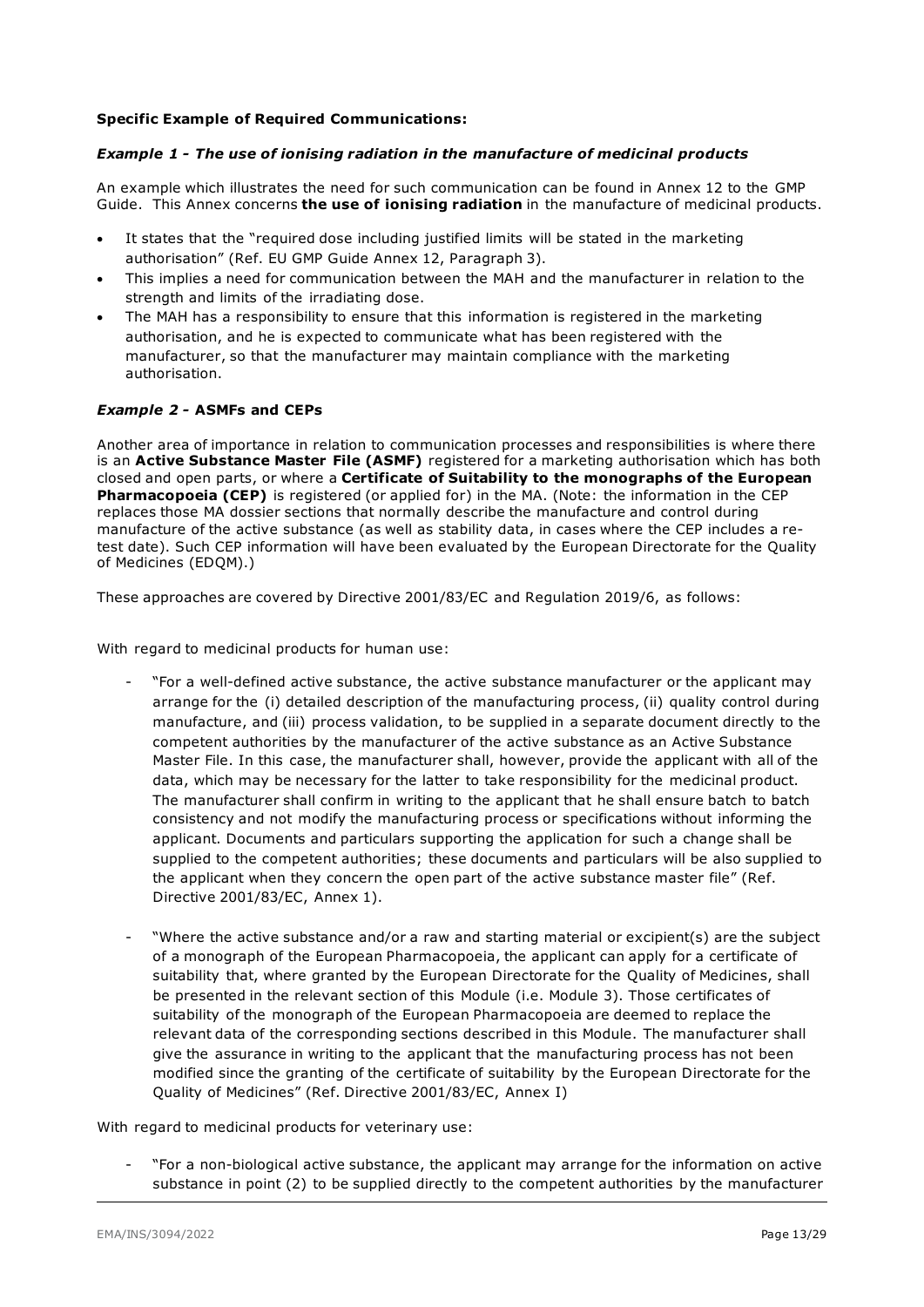of the active substance as an Active Substance Master File. In this case, the manufacturer of the active substance shall provide the applicant with all the data (applicant's part of the Active Substance Master File) which may be necessary for the latter to take responsibility for the veterinary medicinal product. A copy of the data provided by the active substance manufacturer to the applicant shall be included in the medicinal product dossier. The manufacturer of the active substance shall confirm in writing to the applicant that he shall ensure batch-to-batch consistency and not modify the manufacturing process or specifications without informing the applicant." (Ref. Regulation 2019/6 Annex II)

"Where a certificate of suitability has been issued by the European Directorate for the Quality of Medicines and HealthCare for a starting material, active substance or excipient, that certificate constitutes the reference to the relevant monograph of the European Pharmacopoeia. Where a certificate of suitability is referred to, the manufacturer shall give an assurance in writing to the applicant that the manufacturing process has not been modified since the granting of the certificate of suitability by the European Directorate for the Quality of Medicines and HealthCare." (Regulation 2019/6 Annex II)

It is important to note that, irrespective of whether an ASMF or a CEP is in place, *the MAH retains his responsibility for ensuring the quality of the active substance. In this regard, the following points should be noted:*

- *The MAH is responsible for ensuring, that it, in conjunction with the finished product manufacturer, has access to all relevant information concerning the current manufacture of the active substance. This requires effective communication processes to be in place between the concerned parties in relation to the manufacture of the active substance. It is expected that the MA applicant/ MAH have access to the open part (or its equivalent) of the ASMF, including when a CEP is used. In the case of an aseptically manufactured active substance, full information on the sterilization step needs to be made available to the finished product manufacturer and should be included in Module 3/Part II of the MA dossier. The MA applicant/MAH should ensure that they have access to all the relevant information.*
- *Such communication processes should also address proposed changes in the manufacturing process or specifications, to enable the MAH to assess the implications of the proposed change on the finished product and to apply for any required variations to the MA, in accordance with the EU Variation Classification Guideline.*
- *In addition, if a CEP for an active substance is registered in an MA, this does not exempt the MAH from the responsibility to have available a declaration of GMP (signed by the Qualified Person) relating to the GMP compliance status of the active substance manufacturer. See the earlier text in this Reflection Paper for information on QP Declarations.*
- *The level of knowledge that the MAH has in relation to the manufacture and control of the active substance should be such that it permits the MAH to take responsibility for the quality of the medicinal product. This should not be less than when there is an ASMF registered in the MA.*

*In order for the MAH (or applicant) to be able to fulfil the responsibilities referred to above, it is considered that he should ensure that the above requirements are clearly addressed, and if necessary via a technical agreement between the MAH and the active substance manufacturer.* 

#### *Example 3 –* **Documentation reflecting what is registered is the MA**

A third example is found in Chapter 4 of the GMP Guide, in relation to **Documentation**. It states that "Documents should be designed, prepared, reviewed, and distributed with care. They should comply with the relevant parts of Product Specification Files, Manufacturing and Marketing Authorisation dossiers, as appropriate. The reproduction of working documents from master documents should not allow any error to be introduced through the reproduction process" (Ref. GMP Guide Chapter 4, Paragraph 4.2).

This implies a responsibility for the MAH to ensure that any documents that it provides to the manufacturing sites relating to what is registered in the MA accurately reflect the relevant parts of the MA.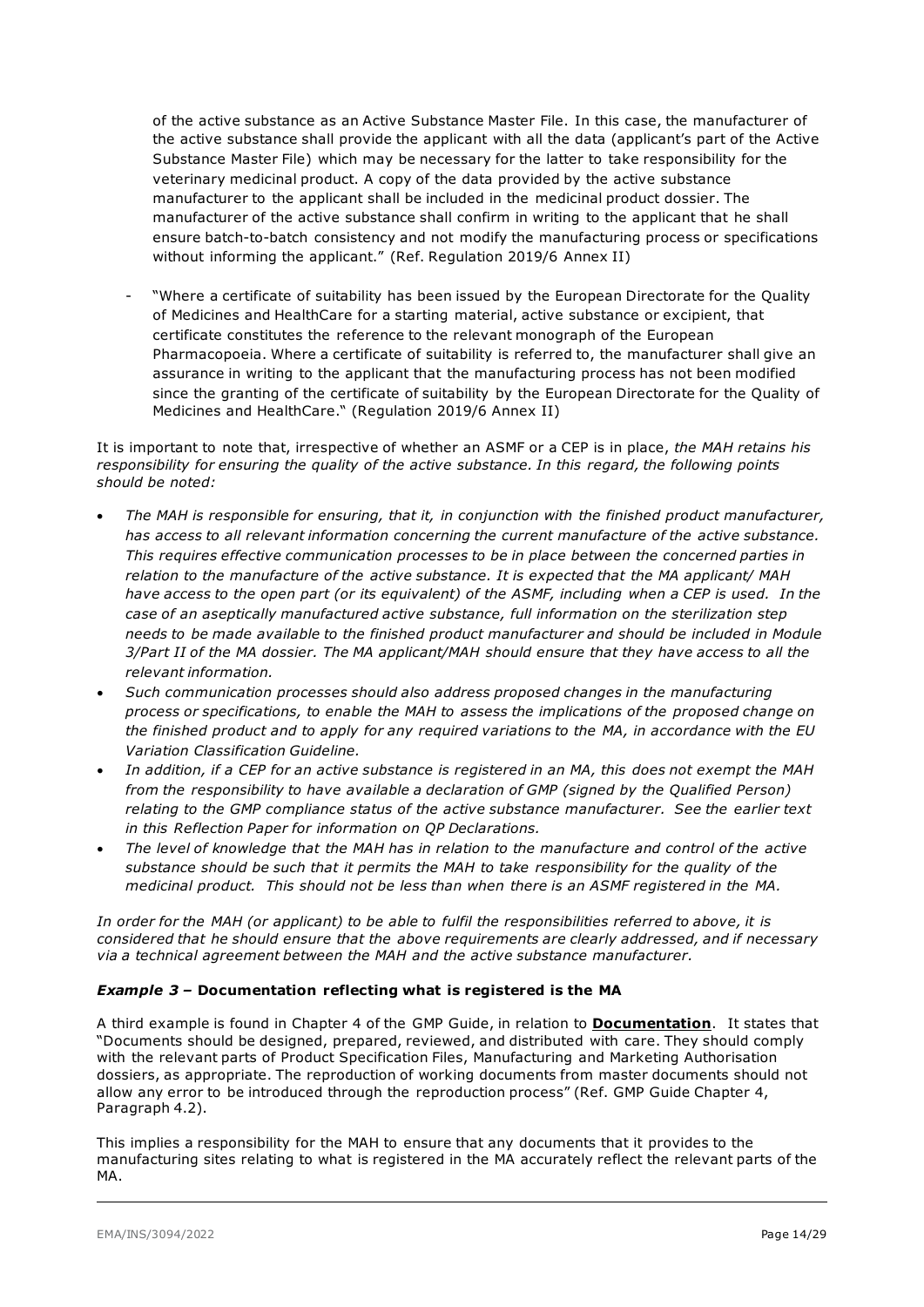- Examples of such documents might include the release and shelf-life specifications for the product, information in relation to the registered manufacturing process, copies of the registered artwork for the product packaging, etc.
- It is especially important that documents relating the registered product information intended for the patient or user of the medicine (i.e. labels and leaflets) are in line with the marketing authorisation, and that changes (variations) to these items are communicated to the manufacturing site in a timely manner.

#### **The Effectiveness and Frequency of Communications:**

It is considered that there should be effective and frequent communications between the MAH and the relevant manufacturing sites*. This is not just in relation to what is registered in the MA, but also, it might concern the results of Product Quality Reviews (PQRs), information about regulatory commitments, proposed changes which may affect Modules 1, 2 and 3 / Parts 1 and 2 of the MA, among other things.*

#### **Documenting Communication Processes – Complexity and Legal Arrangements:**

*How such communication processes and responsibilities may be documented depends on the relationship between the various entities, and on the complexity of the arrangements that may be in place. Complexity in relation to the supply chain is particularly important to consider when determining what communication processes need to be in place – this can relate to the number and type of different manufacturers in the supply chain, the degree of outsourcing that is in place, the geographic spread of the various actors in the supply chain, etc.*

*In cases where the MAH and the manufacturer are part of the same overall group of companies, it may be sufficient to document, using SOPs, how the actual communication processes are expected to work. This is as long as those SOPs are approved by both parties and as long as they are referred to within the technical agreement between the parties. In other situations, where the MAH and the manufacturer are not part of the same overall group of companies, the communication processes and responsibilities should be documented in technical agreements or in contracts, as they may be more complex and at a higher risk of failing.* 

*The two-way flow of information between the parties is important, especially in the context of proposed changes which may require variation applications or regulatory notifications to the competent authority by the MAH. This is also the case with regard to suspected quality defects and potential recall issues which may have been reported to one or other party, but not to both, and which may need to be reported onwards to the competent authority. See also section 5.5.4 in relation to Quality defects with investigational medicinal products.*

#### **Life-cycle Considerations:**

*Communication processes and systems should be maintained with care, extending over the product life-cycle (e.g. during the licensing procedure, commercial manufacture, the fulfilment of regulatory commitments, the submission and implementation of post-approval variations, etc.) or at least up until the end of the relationship between the concerned parties. The MAH should ensure that communication systems are in place which will enable it to keep abreast of all developments, changes and commitments relating to the specific product of concern.*

#### **Communications with the Competent Authorities – MA Variations:**

In relation to manufacturing-related MA variations, the MAH has a responsibility via Directive 2001/83/EC and Regulation 2019/6 to provide the competent authority with information on amendments relative to the information submitted in the dossier. The Directive states that "The marketing authorisation holder shall forthwith provide the national competent authority with any new information which might entail the amendment of the particulars or documents referred to in Article 8(3), Articles 10, 10a, 10b and 11, or Article 32(5), or Annex I" (Ref. Directive 2001/83/EC, Article 23 (2)). Similar provisions are referred to in the Veterinary regulation, Regulation 2019/6, via Article 8(b), 18(1); 18(2) 58 (3), (10), 35, 42 and 43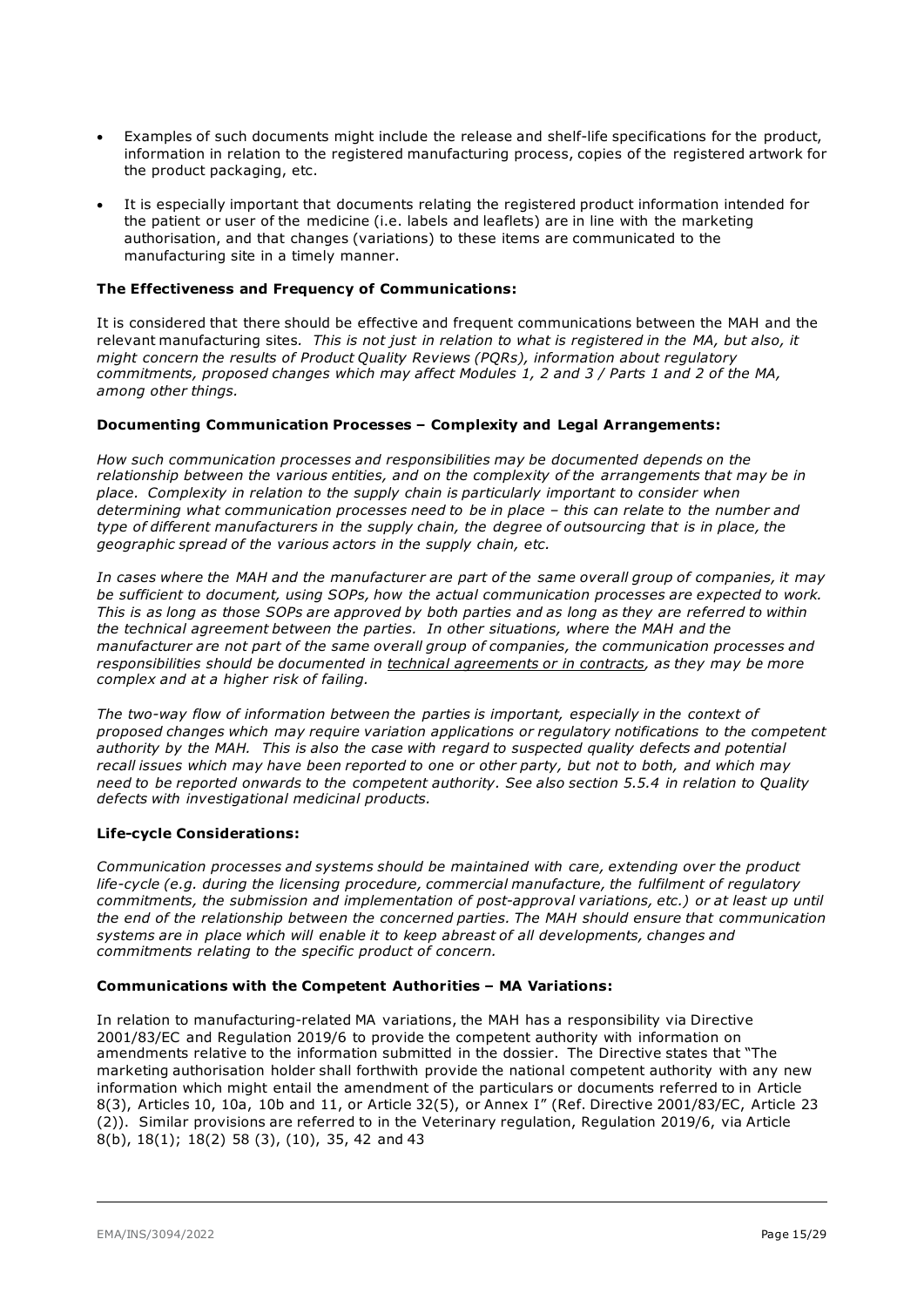Some of these articles directly concern GMP-related information, such as Article 8(3) in Directive 2001/83/EC and Article 5 of Regulation 2019/6, which relates to, among other things, a description of the manufacturing method and the control methods employed by the manufacturer.

#### **Communications relating to Product Supply:**

Robust and timely communications are important in other areas too, not only in ensuring the regulatory compliance status of the product in the marketplace. In relation to ensuring the continued supply of medicinal products for patients and animals, for example, communication processes between MAHs, manufacturers and national competent authorities can play a pivotal role. See Section 5.6 below for further information on this point.

#### **Communications relating to Scientific Advances:**

Another area in which effective communication processes can be of significant importance is in the maintenance of MAs in line with scientific advances. Article 23 of Directive 2001/83/EC states that, "after an authorisation has been issued, the authorisation holder must, in respect of the methods of manufacture and control provided for in the application, take account of scientific and technical progress and introduce any changes that may be required to enable the medicinal product to be manufactured and checked by means of generally accepted scientific methods." The Veterinary Regulation 2019/6, has similar wording, via Article 58.

The above articles imply a responsibility of the MAH to have communication systems in place with manufacturing sites and other parties which will enable it to keep abreast of scientific and technical progress and advances and to discuss initiatives in this area. This is so that any necessary MA variations can be submitted. This is further discussed in section 5.7 below.

#### **Communicating Changes to CTD Modules 1, 2 and 3 / Parts 1 and 2 of Veterinary Marketing Authorisation dossier to the Manufacturing Sites:**

As CTD Modules 1, 2 and 3 / Parts 1 and 2 of the MA change over time with the approval of variations and with the introduction of continual improvements, etc., it can be a challenge to retain knowledge at both the MAH and at the manufacturer of what is registered at any one time.

- In this regard, it is expected that the copies of these CTD Modules / Parts 1 and 2 as held by the MAH (and by the manufacturer, if applicable) are continually kept updated (by replacing individual documents or Sections within a Module with the updated versions) as changes are made to those documents or sections within that Module.
- This results in always having up-to-date copies of Modules 1, 2 and 3 / Parts 1 and 2 available as a definitive record of what is registered.
- It can help avoid the need to maintain multiple different documents and document repositories to capture what is registered at any point in time.
- Having such 'live' versions of Modules 1, 2 and 3 / Parts 1 and 2 in place can also facilitate communications between the MAH and the manufacturer in relation to what is registered at any point in time.

### <span id="page-15-0"></span>**5.4. Product Quality Reviews (PQRs)**

The area of product quality reviews is a topic that is of a direct relevance to MAHs. This is an area in which the GMP Guide is quite prescriptive, in relation to what is expected of the MAH. Chapter 1 of the Guide addresses this topic; and it states the following:

"The manufacturer and, where different, marketing authorisation holder should evaluate the results of the review and an assessment made as to whether corrective and preventive action or any revalidation should be undertaken, under the Pharmaceutical Quality System. There should be management procedures for the ongoing management and review of these actions and the effectiveness of these procedures verified during self-inspection. Quality reviews may be grouped by product type, e.g. solid dosage forms, liquid dosage forms, sterile products, etc. where scientifically justified." (Ref. Chapter 1, Paragraph 1.11).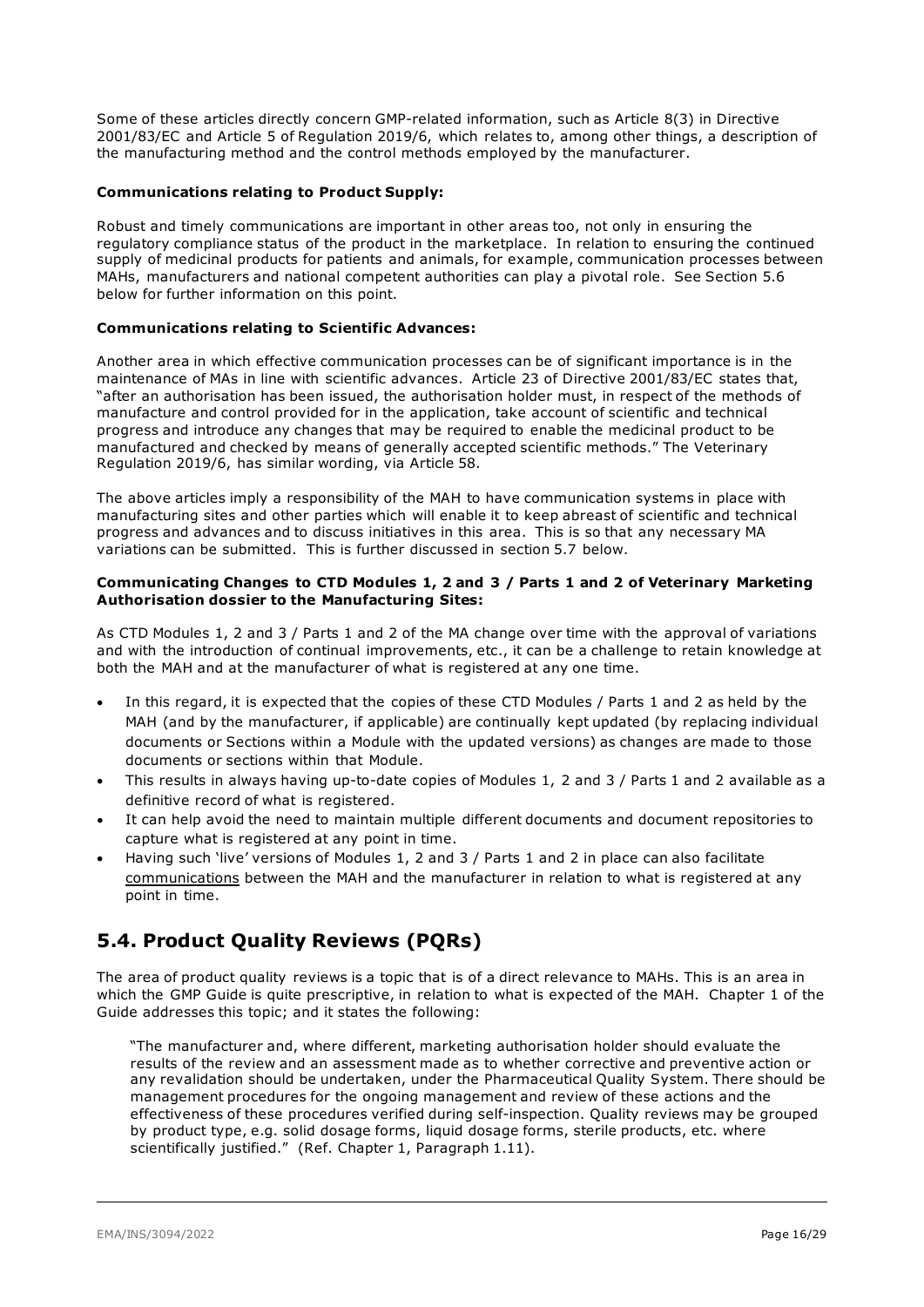The GMP Guide goes on to state that "Where the marketing authorisation holder is not the manufacturer, there should be a technical agreement in place between the various parties that defines their respective responsibilities in producing the product quality review." (Ref. Chapter 1, Paragraph 1.11).

*There are several important points in the above text which are useful to consider.* 

- *The first is a clear obligation on the MAH, when it is not the product manufacturer, to evaluate the results of the PQR and to make an assessment in relation to the need for corrective and preventive actions (CAPAs), and revalidation activities. The text requires both parties to do the above evaluation and assessment work.*
- *The second is the importance that the GMP Guide places on this PQR evaluation and assessment work by both parties. This is evident from the requirement in Chapter 1 to apply oversight to those activities, and in two different ways –ongoing management review and self-inspection processes.*
- *Lastly, it is clear from the reference to a technical agreement above that each party has responsibilities in relation to PQR activities. In the case of the MAH, the primary responsibility is to perform the PQR evaluation and assessment work that is referred to above.*

Given the importance that the GMP Guide attributes to the involvement of both parties in such work, it is not considered appropriate for the MAH to delegate its evaluation and assessment work to the manufacturer. There are several good and risk-based reasons for this.

- Firstly, there is information to be included and evaluated in PQRs which may be spread across both parties, the MAH and the manufacturer, or primarily held by only one. This includes information concerning complaints (and their investigation), as well as quality-related returns, recalls, MA variations (in terms of their status – submitted, granted or refused), and postmarketing commitments.
- Secondly, there are items to be reviewed in a PQR for which both parties may have had different roles. An example here is the product stability data. The MAH may have outsourced the storage and/or testing of the stability samples to a third party, such as a contract laboratory, which is not the product manufacturer, and the results of the testing may be sent to the MAH, and not directly to the manufacturer by the laboratory. In such a situation, the MAH would have an important role in ensuring that the relevant stability data are included in the PQR and that the data are subject to an adequate review.

The evaluation and assessment of such PQR information by both parties (the MAH and the manufacturer) is important in another way too - it can help mitigate two key risks:

a) The risk of producing PQRs which are incomplete and which are missing important signals, trends and learnings, and

b) The risk of placing batches of a product on the market which are non-compliant with the requirements of the MA.

For example, the MAH may have information which the manufacturer may not necessarily have about the required implementation date of a MA variation concerning the package leaflet, submitted to update the leaflet with certain new safety information about the product.

The MAH's evaluation and assessment work on the PQR is beneficial because it has the potential to verify compliance with the variation implementation requirements, not only via a review of the variations section of the PQR, but also via a review of the change control section. The manufacturer's review gives a related opportunity, to review the status of approved product artwork-related MA variations which were listed in the PQR by the MAH.

In order for an MAH to add value in relation to its PQR activities, it is considered that its role in relation to PQRs should be different from thoat of the manufacturer. It is recognised that PQRs are documents that are primarily generated by the product manufacturer, not the MAH. Most of the information and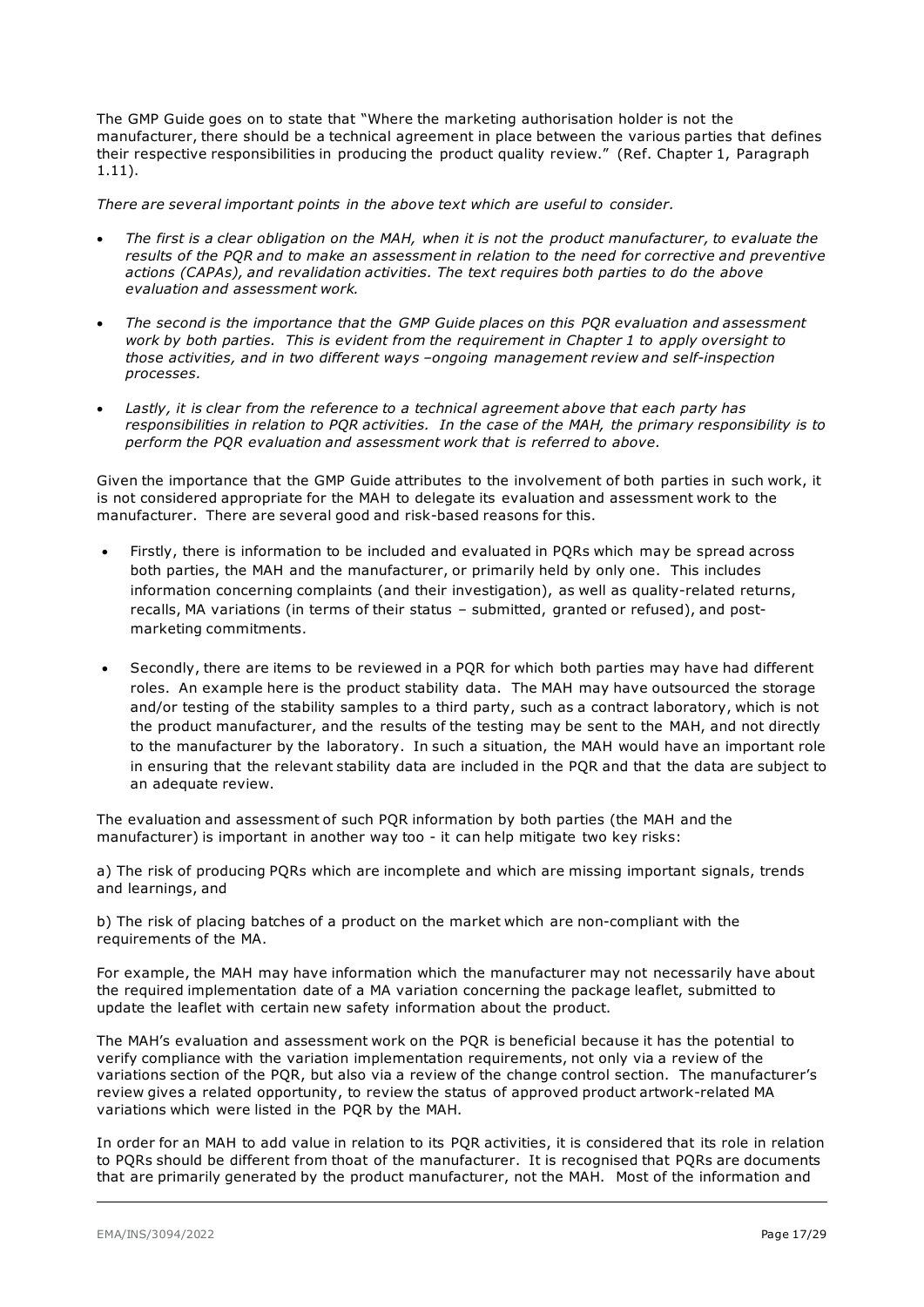data that needs to be included and reviewed in a PQR is firmly in the realm of GMP, and usually resides at manufacturing sites, not at the MAHs. (This includes information relating to change controls, process deviations, rejected batches, critical in-process controls, etc.)

There are several ways in which MAHs may add value in relation to PQRs:

- *The MAH can ensure that information that it holds which is relevant to the PQR is actually included in the POR. This applies, for example, to information relating to product complaints, which the MAH may have received directly from the marketplace and which may not have been also been sent directly to the manufacturer, as well as information about product recalls, MA variations and other changes, as well as post-marketing commitments. The manufacturer may have some of the above information, but it may not possess all of it, and the MAH can ensure that the contents of the PQR report in these areas are complete.*
- *The MAH can cross-check the information included in the PQR by the manufacturer against its own records, in order to check whether there are any gaps in the data held by the manufacturer which need to be addressed.*
- *The MAH can review the change control section of the PQR to check that changes with a potential impact on regulatory compliance have been adequately managed.*
- *The MAH can ensure that its evaluation of the results of the PQR is focussed on assessing the MA compliance status of the product during the review period, instead of focussing on areas for which the MAH may not have a high level of competency or expertise, such as in relation to analytical method changes, the adequacy of equipment-related corrective actions, and the qualification status of relevant equipment and utilities, e.g. HVAC (heating, ventilation and air conditioning), water, compressed gases, etc.*

Overall, an MAH's involvement in PQR activities provides tangible benefits, and further information in this regard is presented in Section 5.7 below, in relation to *Continual Improvement Activities*.

Experience has shown that, when MAHs are not involved in the evaluation and assessment of PQR data and reports, those PQRs appear to be at greater risk of not complying with the requirements of Chapter 1 of the GMP Guide, and, more importantly, batches in the marketplace may be at greater risk of having MA non-compliances associated with them.

### <span id="page-17-0"></span>**5.5. Quality Defects, Complaints and Product Recalls**

Chapter 8 of the GMP Guide deals with the above topics. In many companies, the management of complaints, quality defects and recalls is performed centrally within the organisation, and Chapter 8 makes provision for this. It states that "the relative roles and responsibilities of the concerned parties should be documented" and that such central management "should not result in delays in the investigation and management of the issue." (Ref. Chapter 8, Paragraph 8.4).

#### **MAH Contact Person:**

It is considered that the MAH should be satisfied with the centralised arrangements that are in place for handling quality defects, such as within corporate quality groups or at manufacturing site(s). This includes arrangements regarding the contact persons who may communicate quality defect issues to the competent authorities (and the EMA in the case of products authorised via the Centralised Procedure.) Note that a Qualified Person may be designated by the MAH as the contact person. *It is important to also note that the applicant/MAH is expected to have a dedicated responsible person to serve as a contact person for product defects and recalls in the post-authorisation phase – in this regard, the applicant/MAH is expected to provide information on its contact person in the MAapplication form (Ref. MA Application Form in Notice to Applicants Volume 2B, Article 6 of Regulation 726/2004, Annex I to Directive 2001/83/EC, Volume 6B of the Notice to Applicants, and Annex II of Regulation 6/2019.)* 

*Arrangements for Dealing with Quality Defects and Recalls:*

*Chapter 8 places obligations on the MAH, the manufacturer* and other parties to define and agree their respective roles and responsibilities with regard to quality defective medicinal products. In this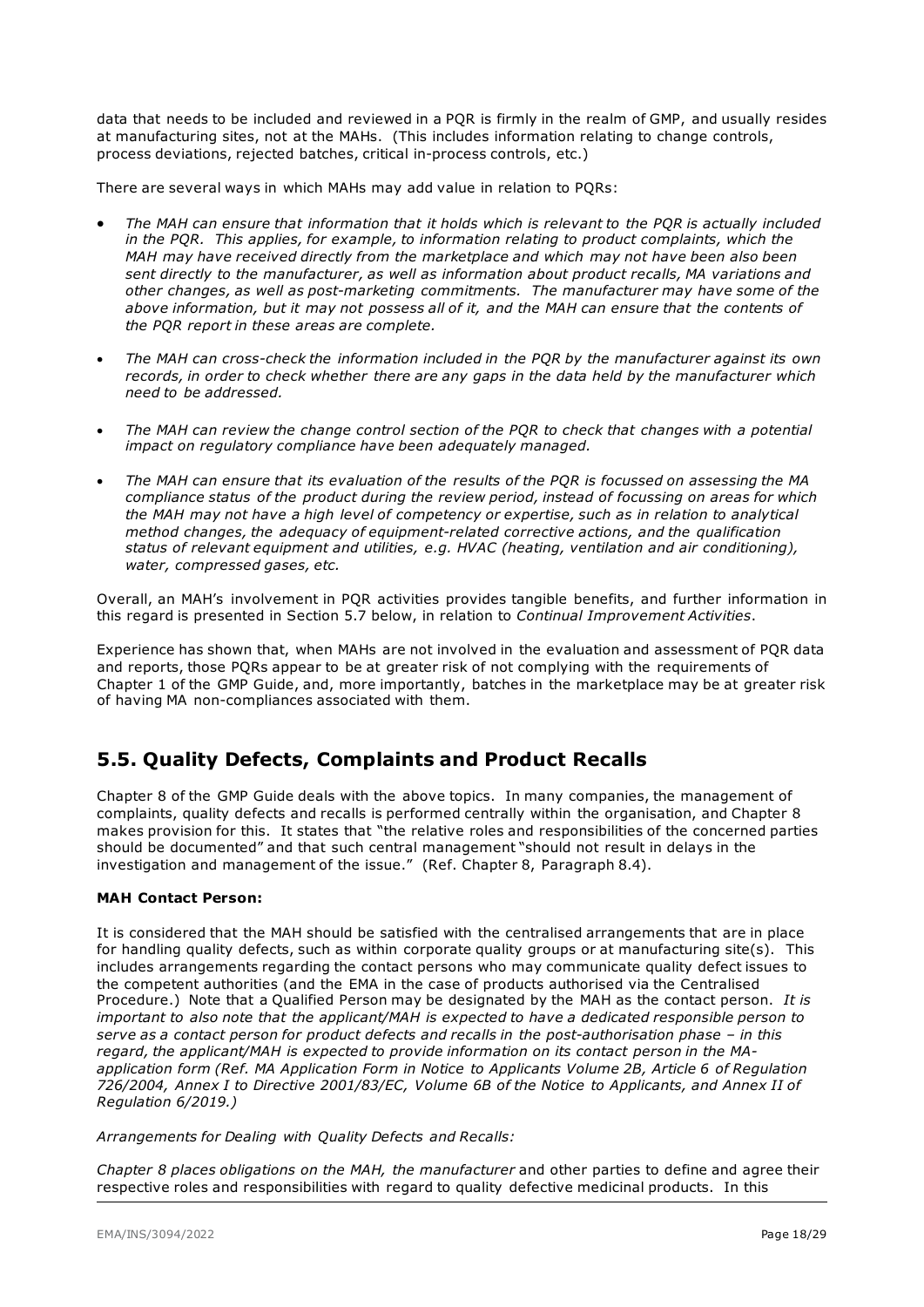context, the outsourcing of manufacturing and other activities is of relevance here, as outsourcing is often an activity in which the MAH is directly involved.

Chapter 8 also recognises this, stating that "in case of outsourced activities, a contract should describe the role and responsibilities of the manufacturer, the marketing authorisation holder and/or sponsor and any other relevant third parties in relation to assessment, decision-making, and dissemination of information and implementation of risk-reducing actions relating to a defective product." It clarifies that such contracts "should also address how to contact those responsible at each party for the management of quality defect and recall issues. (Ref. Chapter 8, Principle).

#### **Notification of Quality Defects to Competent Authorities:**

There are obligations stated in Chapter 8 which relate to the notification of quality defects to the relevant competent authority, and these are linked with the requirement to notify competent authorities of potential supply restrictions and/or product recall as a consequence of quality defect issues. The MAH often has a direct interest in such notification processes, and it is named in Chapter 8 as a party to such notifications. Chapter 8 states that "Quality defects should be reported in a timely manner by the manufacturer to the marketing authorisation holder/sponsor and all concerned Competent Authorities in cases where the quality defect may result in the recall of the product or in an abnormal restriction in the supply of the product." (Ref. Chapter 8, Paragraph 8.15).

#### **Quality Defects with Investigational Medicinal Products:**

Chapter 8 also addresses situations in which quality defects may occur in investigational medicinal products, and these can also be of relevance to MAHs. The text here states that "In the case of an investigational medicinal product for which a marketing authorisation has been issued, the manufacturer of the investigational medicinal product should, in cooperation with the sponsor, inform the marketing authorisation holder of any quality defect that could be related to the authorised medicinal product." (Ref. Chapter 8, Paragraph 8.24). This requirement is taken directly from Article 13 of GMP Directive 2003/94/EC for medicinal products and investigational medicinal products for human use, which carries almost identical wording. (Note that there is no equivalent article in the GMP Directive for veterinary medicines.)

#### **Potentially Falsified Medicines & Reporting Requirements:**

With regard to medicinal products for human use, the Falsified Medicines Directive (FMD), 2011/62/EU, discussed in detail in Section 6, placed specific reporting obligations on manufacturers in relation to products suspected of being falsified. This is relevant to the topic of quality defects, complaints and recalls, as falsified medicines are considered defective medicines and they can lead to recall actions.

In amending Directive 2001/83/EC with the addition of Article 46 (g), the FMD Directive introduced a responsibility for the manufacturer to inform the competent authority and the MAH immediately of information which indicates that a medicinal product within the scope of its manufacturing authorisation is, or is suspected of being, falsified. (This is required irrespective of whether the medicinal product was distributed within the legal supply chain or by illegal means, including illegal sale via information society services.)

*The above responsibilities imply that the MAH should have a system in place to receive such quality defect and product falsification reports from manufacturers and it should be able to respond to them in a manner that is appropriate. This is also linked with the requirements of the EU pharmacovigilance legislation, by which the MAH is obliged to have systems in place to deal with adverse reaction reports.* 

#### **Product Recall Management:**

The management of product recalls is a specific area of importance for the MAH to have robust procedures in. This is because the MAH is usually heavily involved in recall decision making with the national competent authorities and in the coordination of recalls, when they are required. Chapter 8 states that the "effectiveness of the arrangements in place for recalls should be periodically evaluated to confirm that they remain robust and fit for use." It requires such evaluations to "extend to both within office-hour situations as well as out-of-office hour situations" and, when performing such evaluations, it requires consideration to be given "as to whether mock-recall actions should be performed." It also requires such evaluations to be "documented and justified." (Ref. Chapter 8, Paragraph 8.30).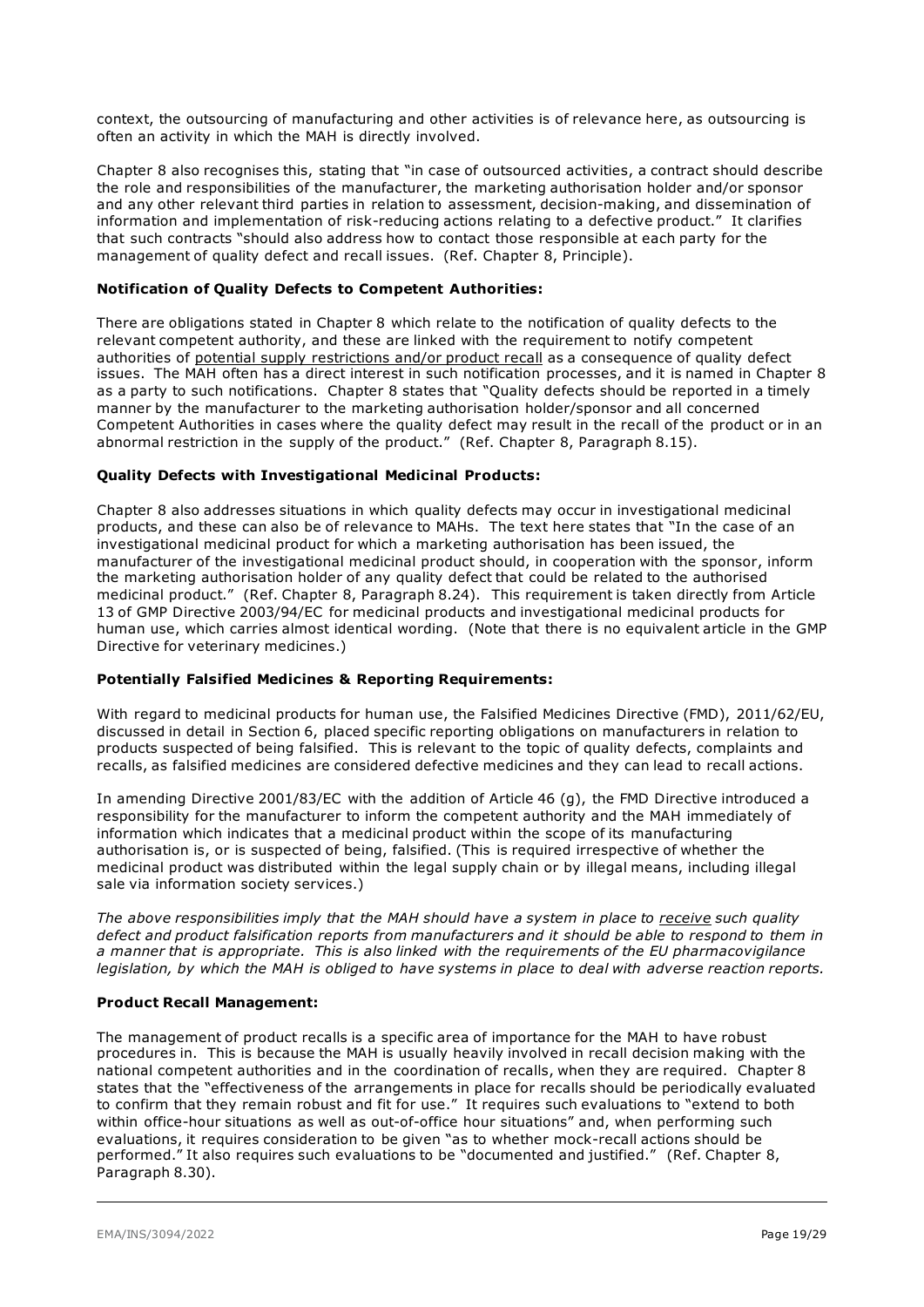*Each of these requirements is applicable to the MAH, given the MAH's role in recall decision making, coordination and management, and it is important that the MAH has systems in place to deal with these activities.* 

#### **Other Notification Responsibilities:**

Directive 2001/83/EC also contains provisions in this area that concern the MAH. Article 123 of the Directive, for example, places an obligation upon the MAH to "notify the Member States concerned forthwith of any action taken by the MAH to suspend the marketing of a medicinal product, to withdraw a medicinal product from the market, to request the withdrawal of a marketing authorisation or not to apply for the renewal of a marketing authorisation, together with the reasons for such action." (Ref. Directive 2001/83/EC, Article 123).

Note that, in relation to veterinary medicinal products, Regulation 2019/6 contains a similar (but not identical) provision. It states: "The marketing authorisation holder shall record in the product database the dates when its authorised veterinary medicinal products are placed on the market, information on the availability for each veterinary medicinal product in each relevant Member State and, as applicable, the dates of any suspension or revocation of the marketing authorisations concerned. […] The marketing authorisation holder shall without delay inform the competent authority which has granted the marketing authorisation or the Commission, as applicable, of any prohibition or restriction imposed by a competent authority or by an authority of a third country and of any other new information which might influence the assessment of the benefits and risks of the veterinary medicinal product concerned, including from the outcome of the signal management process carried out in accordance with Article 81. […] The marketing authorisation holder shall without delay inform the competent authority which has granted the marketing authorisation, or the Commission, as applicable, of any action which the holder intends to take in order to cease the marketing of a veterinary medicinal product prior to taking such action, together with the reasons for such action.." (Ref. Regulation 2019/6, Articles 58 (6), (10) and (13)).

Article 123 of Directive 2001/83/EC also requires the MAH to declare if such action is based on any of the grounds set out in Article 116 or Article 117(1). These articles relate to situations in which a view is taken by Member States that "the medicinal product is harmful or that it lacks therapeutic efficacy, or that the risk-benefit balance is not favourable, or that its qualitative and quantitative composition is not as declared." They also relate to situations in which "the controls on the medicinal product and/or on the ingredients and the controls at an intermediate stage of the manufacturing process have not been carried out or if some other requirement or obligation relating to the grant of the manufacturing authorisation has not been fulfilled."

### <span id="page-19-0"></span>**5.6. Maintenance of Supply of Medicinal Products**

#### **The MAH's Obligation to Ensure Continued Supply:**

The EU medicines legislation, as well as the GMP Guide, place obligations upon the MAH that relate to the supply of its medicinal products and to the maintenance of such supply. For example, Article 81 of Directive 2001/83/EC states the following:

"The holder of a marketing authorisation for a medicinal product and the distributors of the said medicinal product actually placed on the market in a Member State shall, within the limits of their responsibilities, ensure appropriate and continued supplies of that medicinal product to pharmacies and persons authorised to supply medicinal products so that the needs of patients in the Member State in question are covered."

For veterinary medicinal products, Regulation 2019/6 (Article 58 (2)) states the following: "The marketing authorisation holder shall, within the limits of its responsibilities, ensure appropriate and continued supplies of its veterinary medicinal products."

This directly relates to the avoidance of medicines shortages for patients and animals.

It is considered that MAHs should also comply with any national requirements that may exist within the EEA in relation to maintaining product supply.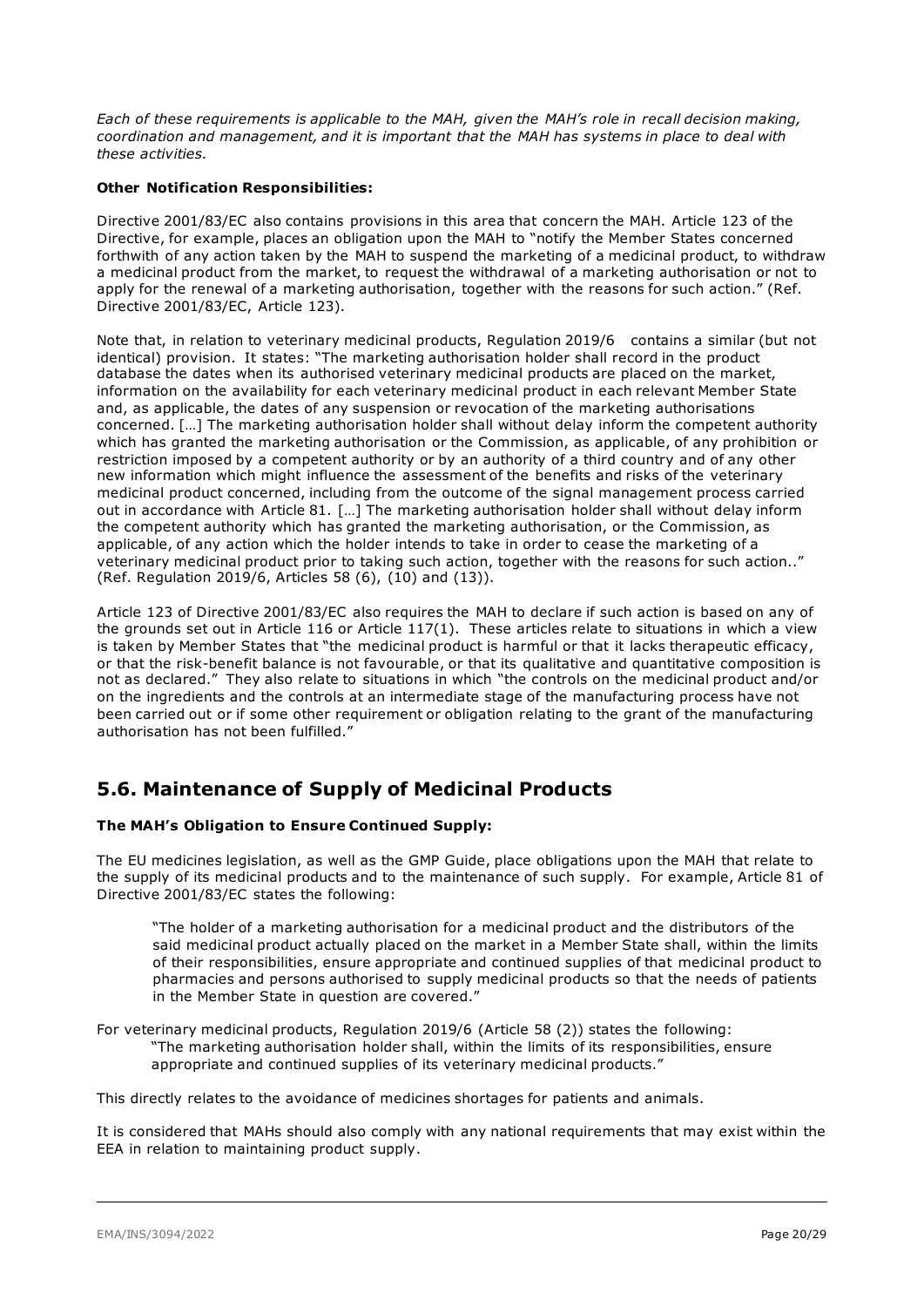#### **Reporting Supply Restrictions and Problems:**

In addition, in accordance with Chapter 5 of the GMP Guide, the MAH has a responsibility to report restrictions in supply to the relevant competent authorities. In this regard, the MAH may have to rely upon the manufacturer to notify it of potential supply problems. Chapter 5 states that "The manufacturer should report to the marketing authorisation holder (MAH) any constraints in manufacturing operations which may result in abnormal restriction in the supply. This should be done in a timely manner to facilitate reporting of the restriction in supply by the MAH, to the relevant competent authorities, in accordance with its legal obligations." (Ref. Chapter 5, Paragraph 5.71)

*It is useful to consider what actions may be taken by the MAH in order to minimise the impact on patients as a result of potential supply issues with their medicines.* 

- *At a starting point, it is considered that the MAH should ensure that the communication arrangements between it and the manufacturer on potential supply issues are agreed and clearly documented in a technical agreement between the parties.*
- *Where the two companies are part of the same overall organisation, the specific details in relation to how the communications processes are intended to work at a practical level may be documented in SOPs, as long as those SOPs are approved by both parties and as long as they are referred to within the technical agreement between the parties.*

*In addition to information from the internal supply chain, alerts on supply problems issued by e.g. wholesalers, pharmacies and hospitals should also be considered by the MAH.*

• *This can help the MAH fulfil its notification obligations to the relevant competent authorities. (Note: The MAH may delegate tasks regarding such notification obligations concerning supply issues to the local affiliate in a member state.)*

There is European legislation in place which governs the notification of supply issues to the competent authorities. If the product ceases to be placed on the market of a Member State, either temporarily or permanently, the MAH is required, via Article 23a of Directive 2001/83/EC, to notify the competent authority of that Member State. The Directive requires that such notifications shall, "other than in exceptional circumstances, be made no less than two months before the interruption in the placing on the market of the product.'

The MAH is also required to inform the competent authority of the reasons for such action in accordance with Article 123(2) of the Directive. This article requires the MAH to notify the Member States concerned forthwith "of any action taken by the MAH to suspend the marketing of a medicinal product, to withdraw a medicinal product from the market, to request the withdrawal of a marketing authorisation or not to apply for the renewal of a marketing authorisation, together with the reasons for such action."

Note that, in relation to veterinary medicinal products, Regulation 2019/6 (Article 58(13)) contains a similar (but not identical) provision. It states: "The marketing authorisation holder shall without delay inform the competent authority which has granted the marketing authorisation or the Commission, as applicable, of any action which the holder intends to take in order to cease the marketing of a veterinary medicinal product prior to taking such action, together with the reasons for such action."

#### **Possible Reasons for Supply Disruptions – Complexity, Outsourcing & Other Factors:**

*There is a variety of factors that may lead to disruptions of supply chains and product shortages for patients and animals. The globalisation of manufacturing and distribution activities is one such factor; it has contributed to the current situation in which many medicinal products are associated with highly complex supply chains, and this level of complexity gives rise to increased risks of problems arising in those supply chains. These can be difficult to resolve in a timely manner, because coupled with this is the added complexity that extensive outsourcing of manufacturing operations brings. Taken together, they can result in long lead times in manufacturing when crisis situations in the supply of medicines occur.* 

*There are many factors which can lead to product supply issues, and these can be quite diverse, ranging from, for example, a lack of robustness in the supply chain of the active substance, to the poor management of MA transfers between companies, resulting in the correct product artwork not being available in a timely manner following such transfers. The movement of manufacturing processes*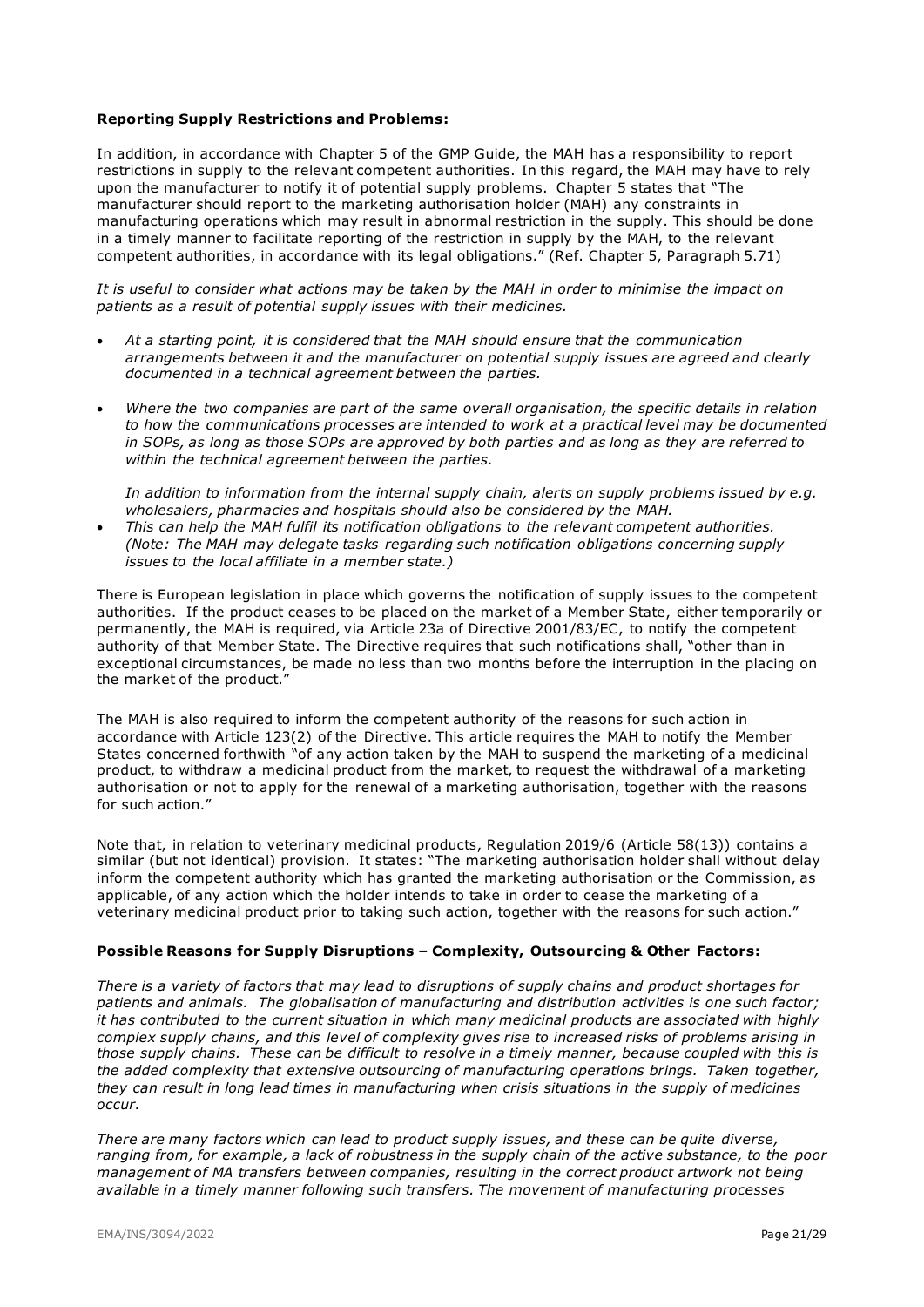*between two sites can also be a factor if it is not planned and managed adequately, especially where there are tight logistics associated with the manufacturing and supply chain activities.* 

#### **Prevention of Product Shortages:**

*It is, therefore, important for MAHs to be proactive in their approach to supply chain management, in order to try and prevent product shortages and to meet the obligation as set out in Article 81 of Directive 2001/83/EC and Article 58 of Regulation 2019/6. In this regard, it is recommended that MAHs carry out, in line with quality risk management principles, proactive and detailed risk assessments of their manufacturing, regulatory and supply chain processes, and to work to address any identified weaknesses in those areas. A number of useful industry guidance documents on preventing (and reacting to) shortages of medicinal products have been published (e.g. by the ISPE and PDA) and these documents provide useful guidance for MAHs in this area. Note that in addition to proactively preventing shortages, MAHs are encouraged also to have a risk management protocol in place, should a supply disruption occur, to mitigate its impact.* 

*It is worth noting that the ICH Guideline on Quality Risk Management (Q9) refers to product availability risks, and in that context, it links such risks with the potential for patient harm. This is an important point to take account of when working to prevent and mitigate the risks of medicines shortages.*

### <span id="page-21-0"></span>**5.7. Continual Improvement Activities**

Guidance on the need for continual improvement activities was introduced into the GMP Guide in 2013, when Chapter 1 was revised to align it with the concepts and terminology described in the ICH Q10 tripartite guideline on the *Pharmaceutical Quality System*.

Chapter 1 states that a Pharmaceutical Quality System appropriate for the manufacture of medicinal products should ensure that "Continual improvement is facilitated through the implementation of quality improvements appropriate to the current level of process and product knowledge" (Ref. Chapter 1, Paragraph 1.4(xi)). This is relevant to the MAH in several ways, including PQR activities, where the MAH's involvement in PQRs provides tangible benefits.

*For example, the responsibility that the MAH has to evaluate the results of PQRs provides it with process and product knowledge which it may not have had before then. This can help the MAH identify, with its manufacturing site partners, the need for specific continual improvement activities to be initiated.* 

*PQR data can also enable the MAH to identify the need for improvement in its own regulatory affairs processes that operate in conjunction with the manufacturing sites. Examples here include the management of MA variations (relating to CTD Module 3 / Notice to Applicants Part 2) of the MA dossier, the support that the MAH provides manufacturing sites in relation to site change control activities (via the provision of regulatory impact assessments for specific change control proposals), amongst others.*

#### **Scientific Advances:**

The concept of continual improvement in medicines manufacturing is related to advances in science. Articles 23 and 58 (3) of Directive 2001/83/EC and Regulation 2019/6, respectively, require MAHs to maintain MAs in line with scientific advances. Article 23 states that, after an authorisation has been issued, "the authorisation holder must, in respect of the methods of manufacture and control" provided for in the marketing authorisation application, take account of "scientific and technical progress and introduce any changes that may be required to enable the medicinal product to be manufactured and checked by means of generally accepted scientific methods". Article 58 (3) of the Veterinary Regulation has similar wording.

- *The above requirements place a responsibility on the MAH to work with the manufacturing sites in order to incorporate generally accepted scientific methods into the registered methods of manufacture and the registered controls.*
- *The MAH also has the responsibility to ensure that any variation applications which may be required in light of the above changes, are submitted to keep the marketing authorisation up-todate.*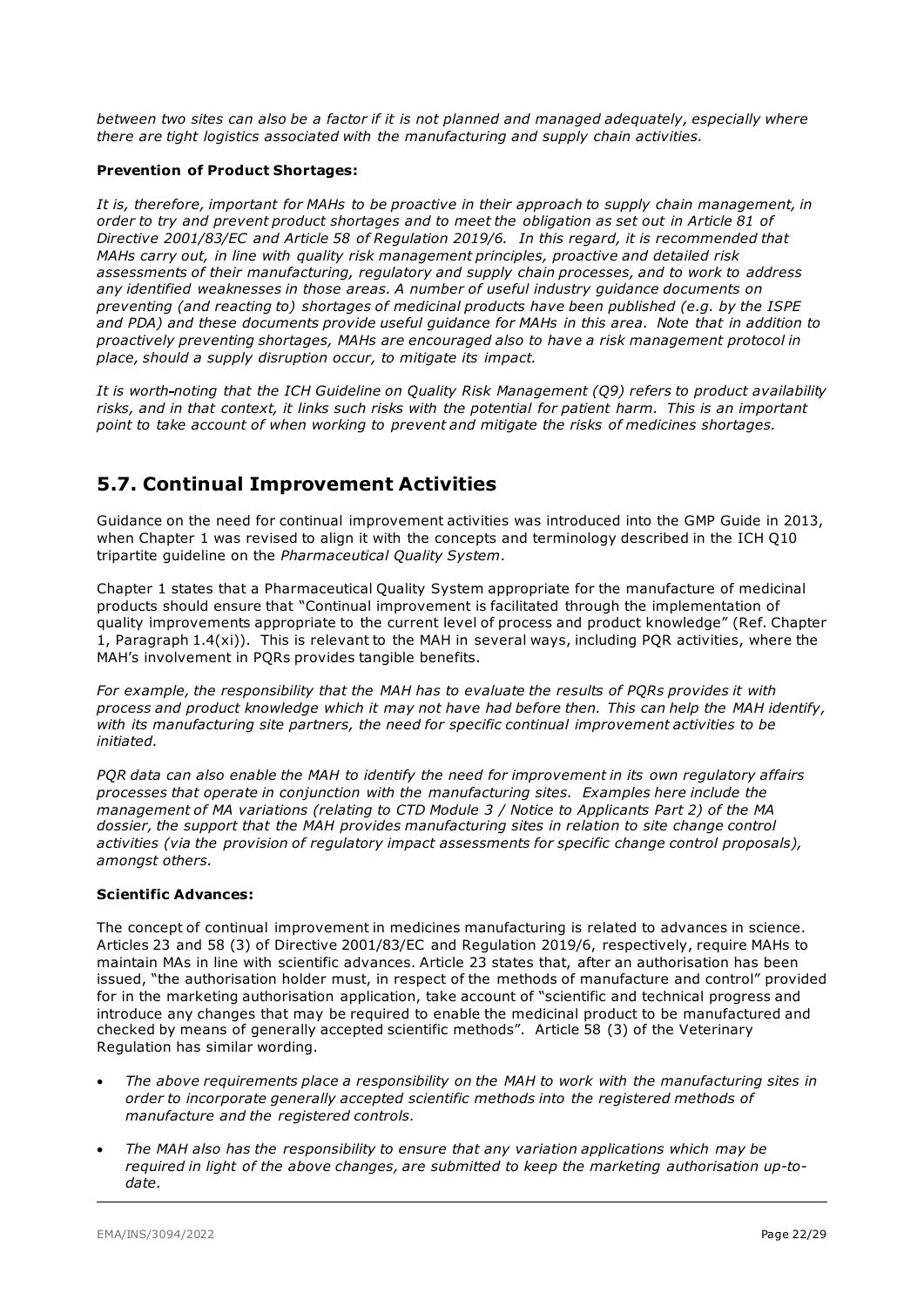• *This means that, for the manufacturing process, the process description as included in CTD Module 3 / Notice to Applicants Part 2 should be updated, where necessary, to include sufficient details according to current guidelines. In some cases, consideration should also be given to updating the manufacturing process itself.*

*It is considered also that, with regard to Article 23 of Directive 2001/83/EC and Article 58 (3) of Regulation 2019/6, a company's internal manufacturing documents which describe the manufacturing process should be kept updated in light of scientific and technical progress and that they contain sufficiently detailed information so as to ensure that key manufacturing details are not lost when site transfers occur.* 

Regarding updates to the methods of control, the MAH is required to ensure that material and product specifications registered in the MA include tests according to the current pharmacopoeia and quality guidelines, and analytical methods should be able to detect/quantify relevant impurities to ICH and VICH thresholds.

*In cases where a Ph. Eur. monograph is revised in line with scientific advances to control an active substance, it can be useful for an MAH to work with the manufacturing sites and consider the need for early testing of the substance in question according to the draft revised monograph, and to submit comments on the draft monograph to the EDQM, if necessary. Such activities involving the MAH and manufacturer could be described in a technical agreement.*

#### **Other References to Continual Improvement:**

There are other references to continual improvement in the GMP Guide also which have relevance for the MAH. For example, Chapter 7, on Outsourcing, states that "the Contract Giver should monitor and review the performance of the Contract Acceptor and the identification and implementation of any needed improvement" (Ref. Chapter 7, Paragraph 7.7). *This places a responsibility upon the MAH to perform such review and monitoring activities in cases when it is a contact giver for an outsourced operation involving medicines manufacturing. It is considered that part of this responsibility may be fulfilled through an MAH's evaluation and assessment of the results of PQRs, as PQR data can be indicative of the performance of a manufacturer in the manufacture of a product.*

#### **Updating Manufacturing Processes in line with Changes to the EU GMP Guide:**

Finally, it is important to note that the MAH has some responsibility in ensuring that updates to the GMP guide are incorporated at manufacturing site level. This is because, in Directive 2001/83/EC, Annex I, it is stated that "the manufacturing process shall comply with the requirements of Directive 91/356/EEC [since replaced in 2003 by Directive 2003/94/EC] laying down the principles and guidelines of GMP for medicinal products for human use and with the principles and guidelines on GMP, published by the Commission in the rules governing medicinal products in the EC, Volume 4." (It is noted that the Veterinary Regulation 2019/6 has similar wording in *Annex I and Annex II*.)

*The above relates to the manufacturing process as described in the MA, and as it is the MAH who seeks to register the manufacturing process in the dossier, the above Annex I requirement places an obligation upon the MAH to ensure that the registered manufacturing process is in line with current GMP guidance. This is relevant in the context of continual improvement, because the GMP Guide undergoes periodic improvement activities itself.* 

## <span id="page-22-0"></span>**6. Falsified Medicines Directive (FMD)-related Responsibilities**

In relation to medicinal products for human use, where applicable, the MAH has a number of responsibilities related to the Falsified Medicines Directive (FMD) 2011/62/EU and the related Delegated Regulations (including the Safety Features Regulation 2016/161). One of those responsibilities, as discussed in Section 5.2 of this Reflection Paper (Audits & Qualification Activities), relates to the need to confirm the GMP status of the active substance manufacturer by means of GMP audits. This responsibility is stated in Article 8(ha) of Directive 2001/83/EC, which originated in the FMD Directive.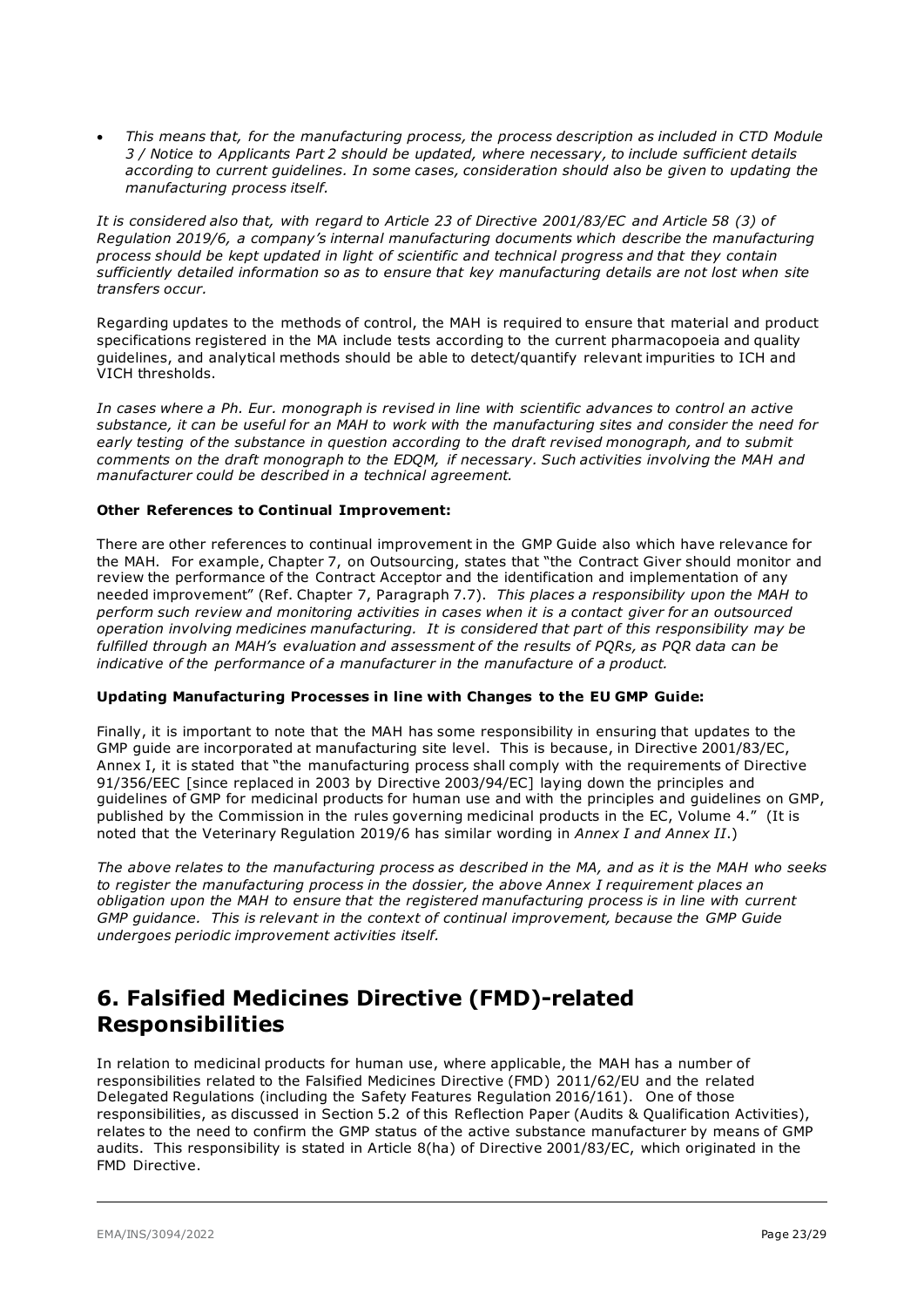#### **Safety Features:**

Other FMD-related responsibilities concern safety features on product packaging:

- Commission Delegated Regulation (EU) 2016/161 sets out what is expected of the MAH in relation to the upload to the repositories system of pack serialisation data, as well as responsibilities in relation to the decommissioning of pack serialisation codes.
- Article 33 of this Regulation requires the MAH to ensure that the information of unique identifier and various additional defined data about the medicinal product and its distribution are "uploaded to the repositories system before the medicinal product is released for sale or distribution by the manufacturer, and that it is kept up to date thereafter." (Note that the Q&A Document on the Commission's Website provides additional guidance in this area – see Q&A 4.5.)

It is considered that the QP who certifies batches prior to their release to the market should be satisfied with the arrangements that have been put in place by the MAH for the upload of the safety features data to the repositories system. (In relation to QP responsibilities in this general area, it is useful to note that Annex 16 to the GMP Guide places a responsibility on the QP to ensure that the following point is secured, that:

"In the case of medicinal products for human use intended to be placed on the market in the Union, the safety features referred to in Article 54(o) of Directive 2001/83/EC, as amended, have been affixed to the packaging, where appropriate." (Ref. Annex 16, Paragraph 1.7.21).

Annex 16 indicates that this task may be delegated to "appropriately trained personnel or third parties", and in this regard, the Annex recognises that the QP will "need to rely on the pharmaceutical quality system" that is in place and it requires the QP to have "on-going assurance that this reliance is well founded". (Ref. Annex 16, Paragraph 1.7.)

It is considered that the transfer of the unique identifier (UI) data from the location where they were generated until their upload to the European Hub is performed in a secure manner and in such as a way that the integrity of data is not compromised.

#### **The Repositories System & MAH Responsibilities:**

The repositories system is expected to be established and managed by the MAHs (Ref. Paragraph 28 of the preamble text of Delegated Regulation (EU) 2016/161). Article 32 of the Delegated Regulation sets out the required structure of the repositories system – there should be a central information and data router (known as the European Hub) and repositories which serve the territory of one or multiple Member States. Those repositories are required to be connected to the EU-Hub. The European Medicines Verification Organisation (EMVO) is the organisation representing stakeholders who have taken responsibility for the formation of the European Medicines Verification System (EMVS/EU-Hub).

Each EU Member State is expected to implement a National Medicines Verification System (NMVS) which will be set up and managed by a National Medicines Verification Organisation (NMVO). The MAHs are expected to liaise with both the EMVO and the relevant NMVOs for the concerned products.

Various items of information are required to be uploaded to the repositories system, including:

- The data elements of the unique identifier;
- The coding scheme of the product code;
- The name and the common name of the medicinal product, the pharmaceutical form, the strength, the pack type and the pack size;
- The Member State or Member States where the medicinal product is intended to be placed on the market;
- The name and address of the manufacturer placing the safety features;
- A list of wholesalers who are designated by the MAH, by means of a written contract, to store and distribute the products covered by the marketing authorisation on his behalf.

This and other information is intended to be stored in all of the national or supranational repositories serving the territory of the Member State, or Member States, where the medicinal product bearing the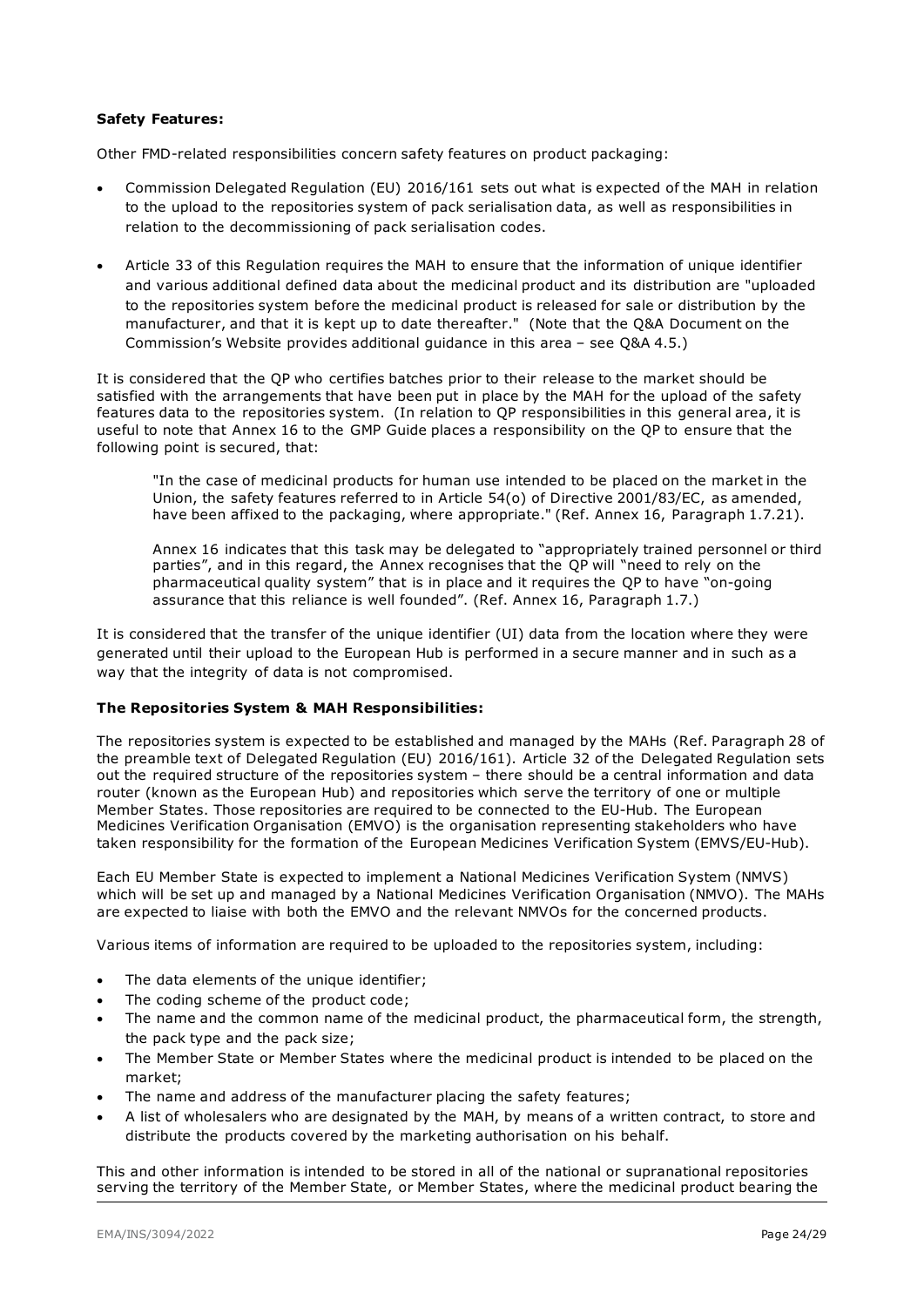UI is intended to be placed on the market for at least one year after the expiry date of the medicinal product, or five years after the product has been released for sale or distribution, whichever is longer. The same responsibility applies to persons responsible for placing parallel imported or parallel distributed medicinal products onto the market.

#### **Serialisation Data - Uploading Responsibilities:**

The MAH may delegate the uploading of the information laid down in Article 33(2) to a third party; such delegation is expected to be documented in a written agreement between both parties. It is important to note that the MAH may subcontract, or delegate, data uploading only to parties which perform the data upload by means of infrastructure, hardware and software, which is physically located within the EEA. Importantly, the MAH remains legally responsible for such tasks, as stated in the document titled 'Safety Features For Medicinal Products For Human Use; Questions And Answers', available on the European Commission's website.

#### **Unique Identifier Decommissioning Responsibilities:**

In relation to decommissioning, which is a term that relates to various pack statuses within the repositories, including the pack status called 'supplied', it is an MAH responsibility according to Article 40 of the Delegated Regulation to ensure the decommissioning of pack codes in the case of a product recall or withdrawal. Article 40 states that "the marketing authorisation holder shall promptly take all the following measures:

(a) ensure the decommissioning of the unique identifier of a medicinal product which is to be recalled or withdrawn, in every national or supranational repository serving the territory of the Member State or Member States in which the recall or the withdrawal is to take place;

(b) ensure the decommissioning of the unique identifier, where known, of a medicinal product which has been stolen, in every national or supranational repository in which information on that product is stored;

(c) indicate in the repositories referred to in points (a) and (b) that that product has been recalled or withdrawn or stolen, where applicable."

The same responsibility applies to persons responsible for placing parallel imported or parallel distributed medicinal products onto the market.

*It is worth noting that "decommissioned" as such is not a status in the system; multiple statuses that are different from "active" have been developed in the EMVS by EMVO, such as "RECALLED", "DESTROYED" or "STOLEN". All of these are considered as "decommissioned".* 

*For the above responsibilities to be met by the MAH, it is considered that there should be robust communication systems in place between the MAH and the manufacturer (or other third party) to whom such tasks have been delegated. This is because the various data elements that must be uploaded to the repositories system may be held by the different entities – the manufacturer will likely hold the actual pack serialisation codes per batch, while the MAH may hold the information about the wholesalers which have been designated by it to store and distribute the product, as well as information about the distribution of free medical samples and about product recall actions.* 

## <span id="page-24-0"></span>**7. Conclusion**

The EU Guide to GMP refers in several places to MAH companies and their responsibilities in relation to GMP. Such responsibilities are spread over various chapters and annexes of the Guide, and are quite numerous. There are also various GMP-related responsibilities for MAHs stated in applicable medicines legislation. There appears, however, to be a lack of clarity and understanding as to what these responsibilities actually are in their totality, and what they mean for MAHs, especially at a practical level. Thus, it was considered that it would be of benefit to MAHs (and also to manufacturers, GMP Inspectors and other stakeholders) if these responsibilities were documented in one place and adequately explained. This Reflection Paper seeks to address this.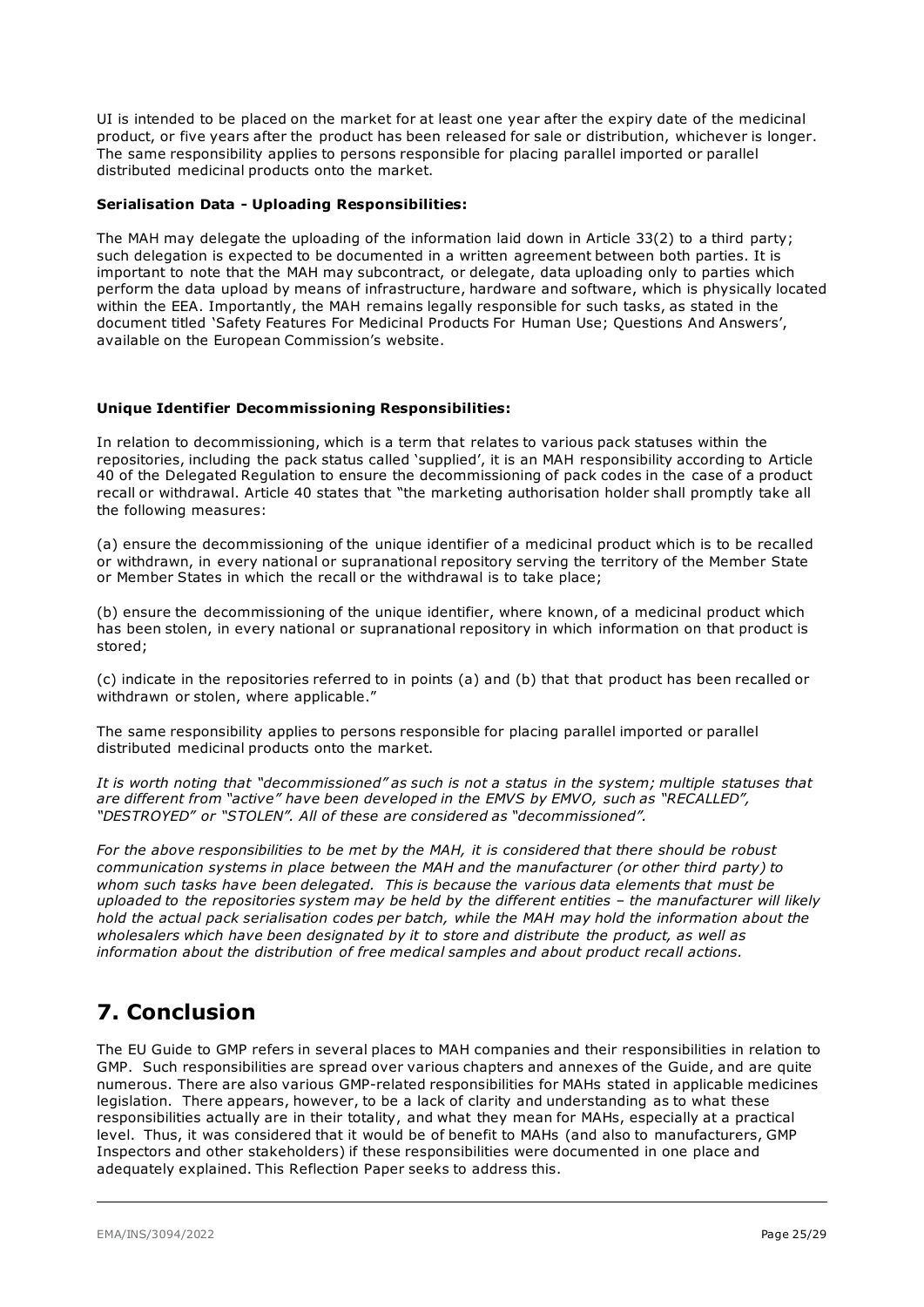While it is recognised that many MAH companies are not directly engaged in the manufacture of medicinal products themselves, GMP is an area that has direct relevance for them. Indeed, it is of interest that the GMP Guide states the following: "…the ultimate responsibility for the performance of a medicinal product over its lifetime, its safety, quality and efficacy, lies with the marketing authorisation holder". A significant part of the performance of a medicinal product relates to compliance with the GMP requirements during product manufacturing.

This Reflection Paper sets out what the various responsibilities for MAHs are and it seeks to explain their practical implications. It essentially seeks to present a more complete picture of the regulatory environment with respect to GMP in which the MAH operates. It groups the responsibilities under a number of different *themes*; this is in an effort to illustrate the general areas in which the responsibilities lie, and to provide a holistic view of them. It is intended that this Reflection Paper will provide increased clarity for MAHs in this area, and that it will serve as a useful resource for MAHs when designing (or reviewing) their internal systems as well as their interactions with manufacturing sites.

Overall, this Reflection Paper is intended to be of assistance to MAHs as they work with the product manufacturers and other stakeholders to facilitate compliance of the medicines placed on the market, in terms of GMP and the MA. This ultimately serves the interests of patients and animals, as it contributes to ensuring the availability of high quality, safe and effective medicines.

## <span id="page-25-0"></span>**8. References**

The Rules Governing Medicinal Products in the European Union Volume 4 Good Manufacturing Practice Medicinal Products for Human and Veterinary Use [https://ec.europa.eu/health/documents/eudralex/vol-4\\_en](https://ec.europa.eu/health/documents/eudralex/vol-4_en)

The Rules Governing Medicinal Products in the European Union Volume 2B Presentation and Content of the Dossier (Human Medicinal Products) [https://ec.europa.eu/health/sites/default/files/files/eudralex/vol-2/b/update\\_200805/ctd\\_05-](https://ec.europa.eu/health/sites/default/files/files/eudralex/vol-2/b/update_200805/ctd_05-2008_en.pdf) [2008\\_en.pdf](https://ec.europa.eu/health/sites/default/files/files/eudralex/vol-2/b/update_200805/ctd_05-2008_en.pdf)

The Rules Governing Medicinal Products in the European Union Volume 6B Presentation and Content of Application Dossier (Veterinary Medicinal Products) [https://ec.europa.eu/health/sites/default/files/files/eudralex/vol-6/b/nta\\_volume\\_6b\\_2015\\_.pdf](https://ec.europa.eu/health/sites/default/files/files/eudralex/vol-6/b/nta_volume_6b_2015_.pdf)

Directive 2001/83/EC of the European Parliament and of the Council of 6 November 2001 on the Community code relating to medicinal products for human use. (Consolidated version : 16/11/2012) [http://eur-lex.europa.eu/legal-content/EN/TXT/PDF/?uri=CELEX:02001L0083-](http://eur-lex.europa.eu/legal-content/EN/TXT/PDF/?uri=CELEX:02001L0083-20121116&qid=1472567249742&from=EN) [20121116&qid=1472567249742&from=EN](http://eur-lex.europa.eu/legal-content/EN/TXT/PDF/?uri=CELEX:02001L0083-20121116&qid=1472567249742&from=EN) [https://ec.europa.eu/health/sites/health/files/files/eudralex/vol-](https://ec.europa.eu/health/sites/health/files/files/eudralex/vol-1/dir_2001_83_consol_2012/dir_2001_83_cons_2012_en.pdf)[1/dir\\_2001\\_83\\_consol\\_2012/dir\\_2001\\_83\\_cons\\_2012\\_en.pdf](https://ec.europa.eu/health/sites/health/files/files/eudralex/vol-1/dir_2001_83_consol_2012/dir_2001_83_cons_2012_en.pdf)

Regulation (EU) 2019/6 of the European Parliament and of the Council of 11 December 2018 on veterinary medicinal products and repealing Directive 2001/82/EC. [https://eur-lex.europa.eu/legal](https://eur-lex.europa.eu/legal-content/EN/TXT/PDF/?uri=CELEX:32019R0006&from=EN)[content/EN/TXT/PDF/?uri=CELEX:32019R0006&from=EN](https://eur-lex.europa.eu/legal-content/EN/TXT/PDF/?uri=CELEX:32019R0006&from=EN)

Commission Directive 2003/94/EC of 8 October 2003 laying down the principles and guidelines of good manufacturing practice in respect of medicinal products for human use and investigational medicinal products for human use <http://eur-lex.europa.eu/LexUriServ/LexUriServ.do?uri=OJ:L:2003:262:0022:0026:en:PDF>

Directive 1991/412/EEC of 23 July 1991 laying down the principles and guidelines of good manufacturing practice for veterinary medicinal products [https://ec.europa.eu/health//sites/health/files/files/eudralex/vol-](https://ec.europa.eu/health/sites/health/files/files/eudralex/vol-5/dir_1991_412/dir_1991_412_en.pdf)[5/dir\\_1991\\_412/dir\\_1991\\_412\\_en.pdf](https://ec.europa.eu/health/sites/health/files/files/eudralex/vol-5/dir_1991_412/dir_1991_412_en.pdf)

Commission Directive (EU) 2017/1572 of 15 September 2017 supplementing Directive 2001/83/EC of the European Parliament and of the Council as regards the principles and guidelines of good manufacturing practice for medicinal products for human use <https://eur-lex.europa.eu/eli/dir/2017/1572/oj>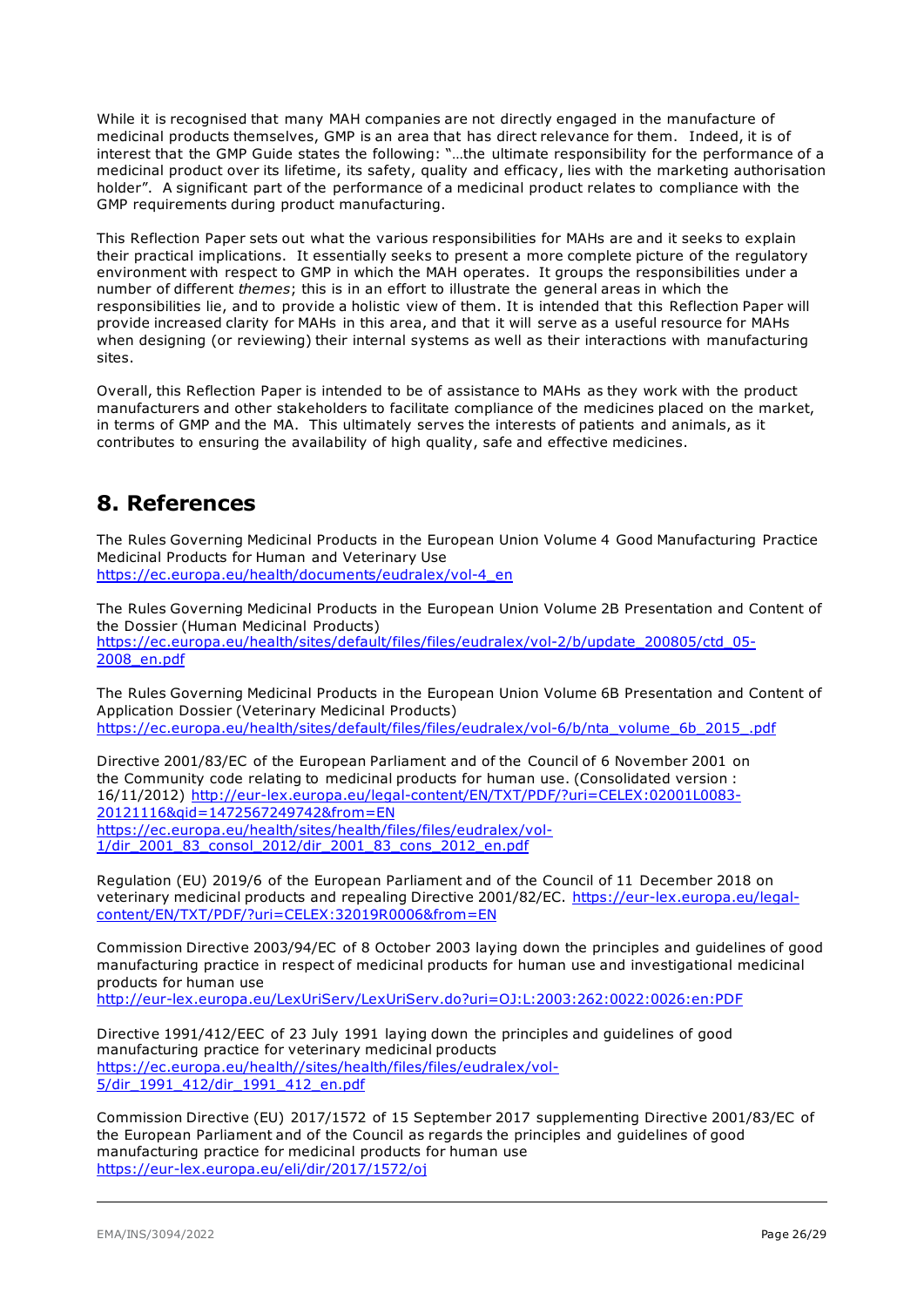Directive 2011/62/EU of the European Parliament and of the Council of 8 June 2011 amending Directive 2001/83/EC on the Community code relating to medicinal products for human use, as regards the prevention of the entry into the legal supply chain of falsified medicinal products <http://eur-lex.europa.eu/LexUriServ/LexUriServ.do?uri=OJ:L:2011:174:0074:0087:EN:PDF>

Commission Delegated Regulation (EU) No 2016/161 of 2 October 2015 supplementing Directive 2001/83/EC of the European Parliament and of the Council by laying down detailed rules for the safety features appearing on the packaging of medicinal products for human use (OJ L 32, 9.2.2016, p. 1-27) [https://ec.europa.eu/health/sites/health/files/files/eudralex/vol-](https://ec.europa.eu/health/sites/health/files/files/eudralex/vol-1/reg_2016_161/reg_2016_161_en.pdf)<u>[1/reg\\_2016\\_161/reg\\_2016\\_161\\_en.pdf](https://ec.europa.eu/health/sites/health/files/files/eudralex/vol-1/reg_2016_161/reg_2016_161_en.pdf)</u>

European Medicines Agency: EMA/196292/2014; Guidance for the template for the qualified person's declaration concerning GMP compliance of active substance manufacture "The QP declaration template" [http://www.ema.europa.eu/docs/en\\_GB/document\\_library/Regulatory\\_and\\_procedural\\_guideline/2014](http://www.ema.europa.eu/docs/en_GB/document_library/Regulatory_and_procedural_guideline/2014/06/WC500167852.pdf) [/06/WC500167852.pdf](http://www.ema.europa.eu/docs/en_GB/document_library/Regulatory_and_procedural_guideline/2014/06/WC500167852.pdf)

ICH Q10, Pharmaceutical Quality System, dated 4 June 2008 [http://www.ich.org/fileadmin/Public\\_Web\\_Site/ICH\\_Products/Guidelines/Quality/Q10/Step4/Q10\\_Guid](http://www.ich.org/fileadmin/Public_Web_Site/ICH_Products/Guidelines/Quality/Q10/Step4/Q10_Guideline.pdf) [eline.pdf](http://www.ich.org/fileadmin/Public_Web_Site/ICH_Products/Guidelines/Quality/Q10/Step4/Q10_Guideline.pdf)

Final Concept Paper on ICH Q12: Technical and Regulatory Considerations for Pharmaceutical Product Lifecycle Management, dated 28 July 2014, Endorsed by the ICH Steering Committee on 9 September 2014

[http://www.ich.org/fileadmin/Public\\_Web\\_Site/ICH\\_Products/Guidelines/Quality/Q12/Q12\\_Final\\_Conce](http://www.ich.org/fileadmin/Public_Web_Site/ICH_Products/Guidelines/Quality/Q12/Q12_Final_Concept_Paper_July_2014.pdf) pt Paper July 2014.pdf

ICH Q12, Technical and Regulatory Considerations for Pharmaceutical Product Lifecycle Management, adopted 20 November 2019

[https://database.ich.org/sites/default/files/Q12\\_Guideline\\_Step4\\_2019\\_1119.pdf](https://database.ich.org/sites/default/files/Q12_Guideline_Step4_2019_1119.pdf)

Veterinary ICH Impurities Guidelines

<http://www.vichsec.org/guidelines/pharmaceuticals/pharma-quality/impurities.html>

PDA Technical Report No. 68 titled *Risk-based Approach for Prevention and Management of Drug Shortages*, January 2015, available at<https://store.pda.org/ProductCatalog/>

ISPE Drug Shortages Prevention Plan, A Holistic View from Root Cause to Prevention, October 2014 <https://www.ispe.org/sites/default/files/initiatives/drug-shortages/drug-shortages-prevention-plan.pdf>

Prevention of Drug Shortages Based on Quality and Manufacturing Issues, Final report by the interassociations team with representatives from EFPIA / EGA / AESGP / PPTA, ISPE, and PDA, 23/12/2014 [https://ispe.org/sites/default/files/initiatives/drug-shortages/prevention-drug-shortages-report](https://ispe.org/sites/default/files/initiatives/drug-shortages/prevention-drug-shortages-report-ema.pdf)[ema.pdf](https://ispe.org/sites/default/files/initiatives/drug-shortages/prevention-drug-shortages-report-ema.pdf)

Guidelines of 5 November 2013 on Good Distribution Practice of medicinal products for human (Text with EEA relevance) 2013/C 343/01 [http://eur-lex.europa.eu/legal](http://eur-lex.europa.eu/legal-content/EN/TXT/?uri=uriserv:OJ.C_.2013.343.01.0001.01.ENG&toc=OJ:C:2013:343:TOC)[content/EN/TXT/?uri=uriserv:OJ.C\\_.2013.343.01.0001.01.ENG&toc=OJ:C:2013:343:TOC](http://eur-lex.europa.eu/legal-content/EN/TXT/?uri=uriserv:OJ.C_.2013.343.01.0001.01.ENG&toc=OJ:C:2013:343:TOC)

Compliance Management Procedure - [Compilation of Union Procedures on Inspections and Exchange of](https://www.ema.europa.eu/en/documents/regulatory-procedural-guideline/compilation-union-procedures-inspections-exchange-information_en.pdf)  Information - revision [18 \(europa.eu\)](https://www.ema.europa.eu/en/documents/regulatory-procedural-guideline/compilation-union-procedures-inspections-exchange-information_en.pdf)

## <span id="page-26-0"></span>**9. List of Abbreviations**

ATMP Advanced Therapy Medicinal Products

ASMF Active Substance Master File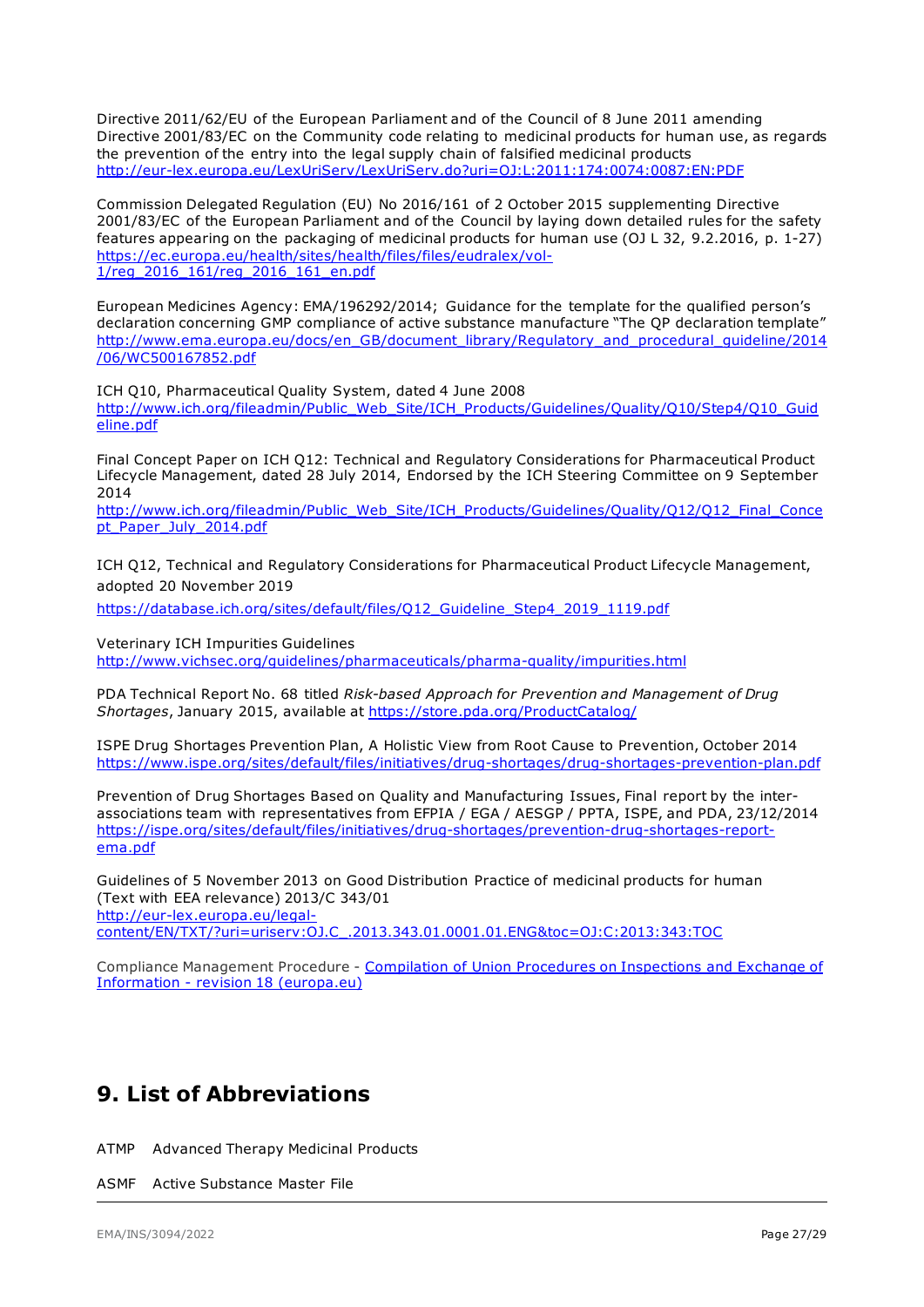- CTD Common Technical Document
- CAPA Corrective Actions and Preventive Actions
- CEP Certificate of Suitability to the monographs of the European Pharmacopoeia
- CHMP Committee for Medicinal Products for Human use
- CMO Contract Manufacturing Organisation
- EC European Commission
- EDQM European Directorate for the Quality of Medicines
- EMA European Medicines Agency
- EEA European Economic Area
- EMVO European Medicines Verification Organisation
- EMVS European

EudraGMDP - the name for the Union database referred to in article 111(6) of Directive 2001/83/EC and article 80(6) of Directive 2001/82/EC

- EUDRA European Union Drug Regulatory Authority
- FMD Falsified Medicines Directive (2011/62/EU)
- GDP Good Distribution Practice
- GMP Good Manufacturing Practice
- GMDP Good Manufacturing Practice / Good Distribution Practice
- HVAC Heating, Ventilation and Air Conditioning
- ISPE International Society for Pharmaceutical Engineering
- ICH International Council for Harmonisation of Technical Requirements for Pharmaceuticals for Human Use
- MA Marketing Authorisation
- MAA Marketing Authorisation Application
- MAH Marketing Authorisation Holder
- MIA Manufacturing and Importation Authorisation
- NMVS National Medicines Verification System
- NMVO National Medicines Verification Organisation
- PDA Parenteral Drug Association
- PQR Product Quality Review
- QP Qualified Person
- PQS Pharmaceutical Quality System
- QMS Quality Management System